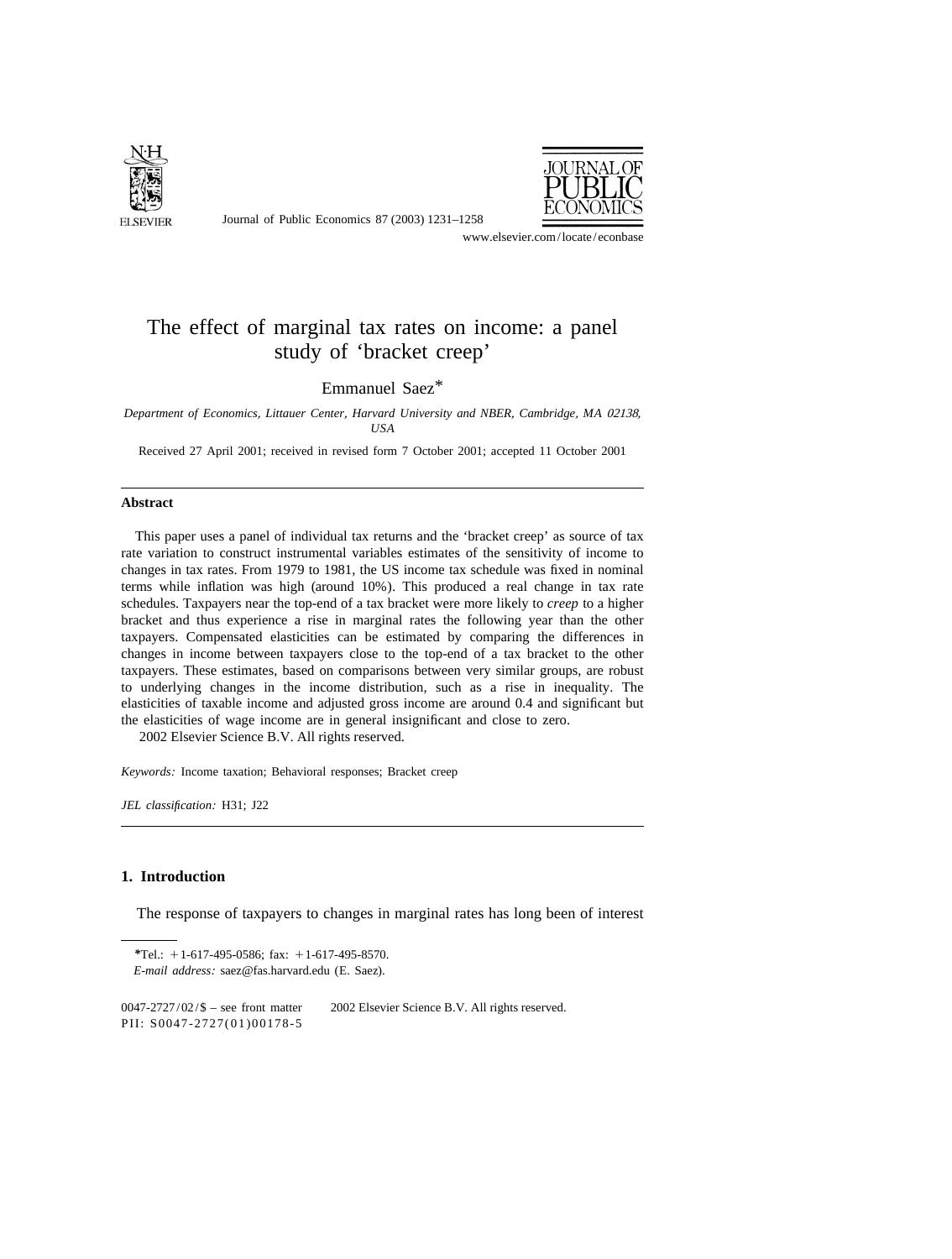to economists. The magnitude of this response is of critical importance in the formulation of tax and transfer policy. However, the empirical literature has failed to generate a consensus on the magnitude of the elasticity of income with respect to marginal tax rates. The empirical estimates range from no effect to extremely large effects.

The labor supply literature focuses mostly on the elasticity of hours of work with respect to marginal tax rates and finds in general small responses to taxation.<sup>1</sup> The results of this literature might not be fully relevant to tax policy issues because hours of work are not the only dimension of behavioral responses to taxation. For example, individuals may vary effort on the job or the type of job they choose when taxes change.

Recent studies have looked directly at the sensitivity of overall income with respect to marginal rates using tax reforms to identify the parameters of interest. Therefore, these studies capture the response of taxpayers along all dimensions and not only hours of work. Most of these studies have used the US tax reforms of 1981, 1986, and 1993 to estimate taxpayers' responses. The results from this literature are controversial. The earliest studies by Lindsey (1987) and Feldstein (1995) using the tax reforms of 1981 and 1986 (respectively) found very large elasticities in excess of one. More recent studies by Navratil (1995) and Auten and Carroll (1999), using the same reforms but better data, found smaller elasticities (around 0.7). Finally, studies using the recent 1993 income tax rates increases have found large short-term responses but small medium-term responses (Sammartino and Weiner, 1997; Goolsbee, 2000). Gruber and Saez (2000) summarize this literature and provide estimates based on the entire period 1979 to 1990 that are of modest size (around 0.4 for taxable income and 0.2 for gross income).

Two reasons might explain the discrepancies between the findings. First, most of the tax reforms introduced many changes in the definition of taxable income besides tax rate changes. As a result, it is often problematic to compare reported income before and after the tax reform. Second, these studies often rely on comparisons of high income taxpayers (who experienced large tax rate changes) to low and middle income taxpayers (who experienced almost no tax rate changes). Therefore, this methodology amounts to attributing the widening in inequality to the tax reforms of 1981 and  $1986<sup>2</sup>$  but economists have proposed many other explanations for increased income inequality.

These objections suggest that a research design to estimate behavioral responses to marginal tax rates should meet two conditions. First, the tax change should affect only marginal tax rates without introducing many changes in tax rules. Second, the tax change should affect differently groups of taxpayers that are comparable (i.e., whose incomes and other economic characteristics are close).

<sup>&</sup>lt;sup>1</sup>Blundell and MaCurdy (1999) provide a comprehensive survey.

<sup>&</sup>lt;sup>2</sup>Note that the bias goes in the other direction for the tax increases of 1993.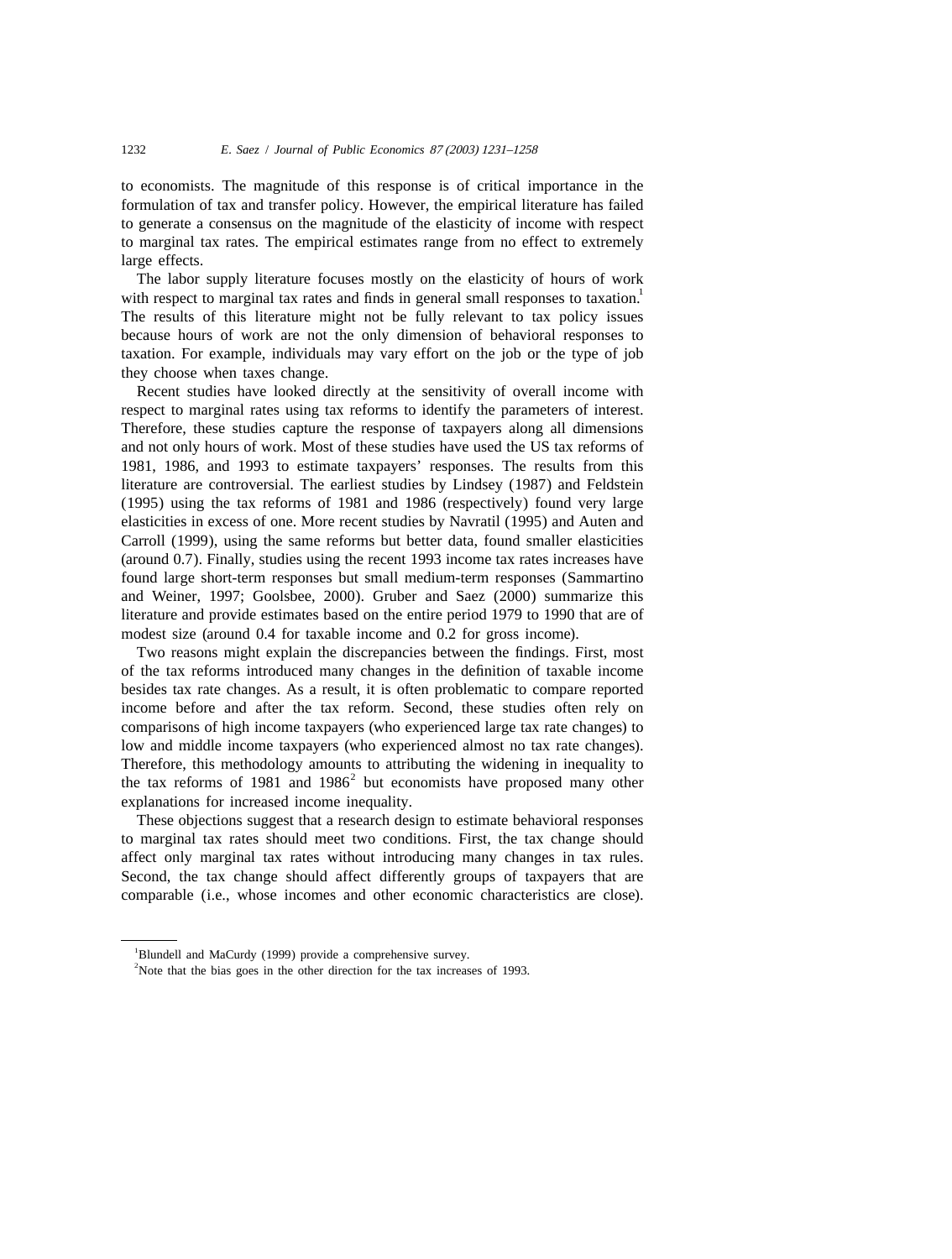The 'bracket creep' in the US income tax of the early 1980s provides a source of tax rate variation meeting these two conditions.

From 1979 to 1981, inflation was high (around 10%) but the tax schedule was fixed in nominal terms. Because the income tax was highly progressive, inflation had a strong real impact. The effect of bracket creep on the US income tax was so strong that it increased substantially the average marginal rates and was the main cause of the 'tax revolt' of the late 1970s and early 1980s.<sup>3</sup> By comparison, the income tax cuts of 1981–84 were in fact just enough to bring total federal income tax receipts over GNP back to their 1977 level. Because of inflation, a taxpayer near the top-end of a bracket was likely to *creep* to the next bracket even if his income did not change in real terms. The other taxpayers (far from the top-end of a bracket), however, were not as likely to experience an increase in marginal rates the following year. This characteristic of 'bracket creep' is exploited to estimate the elasticities of income with respect to marginal rates. The spirit of the empirical strategy is to compare changes in income of taxpayers near the top-end of a bracket to changes in income of taxpayers near the bottom-end of the same bracket using tax return panel data.

This identification strategy has three advantages relative to the tax reform experiments of the 1980s. First, I compare groups of taxpayers whose incomes are very close. Therefore, the estimates are likely to be robust to changes in the underlying distribution of income and in particular to underlying increases in inequality. Second, 'bracket creep' did not affect the definitions of reported income and thus incomes can be easily compared across years. Third, as a theoretical matter, I show that the estimates obtained using 'bracket creep' are not a mix of income and substitution effects but rather pure compensated elasticities of income with respect to marginal tax rates.

Four other important characteristics and limitations of the 'bracket creep' tax change should be mentioned. First, because I compare year to year changes, the study captures only short-term responses to tax changes which might be different from medium- or long-term responses. The elasticities estimated in this study can be interpreted as intertemporal elasticities of substitution.<sup>4</sup> Second, changes in tax rates due to 'bracket creep' were relatively small compared to the changes induced by the large tax reforms of the 1980s and thus it is harder to obtain precise estimates. Third, because 'bracket creep' was not a legislated change, it might have been harder for taxpayers to understand the effect of this change on marginal tax rates. However, as discussed above, given the size of the increase of the real income tax burden produced by 'bracket creep', it is unlikely that a large fraction

<sup>&</sup>lt;sup>3</sup>See Steuerle (1991, Chapters 2 and 3) for a detailed discussion.

<sup>&</sup>lt;sup>4</sup>The literature on the elasticity of taxable income with respect to tax rates adopts in general a static framework and does not explicitly model intertemporal decisions. These studies distinguish short-term versus long-term responses in a crude way by varying the number of years between which changes in income are computed (see, e.g., Gruber and Saez, 2000).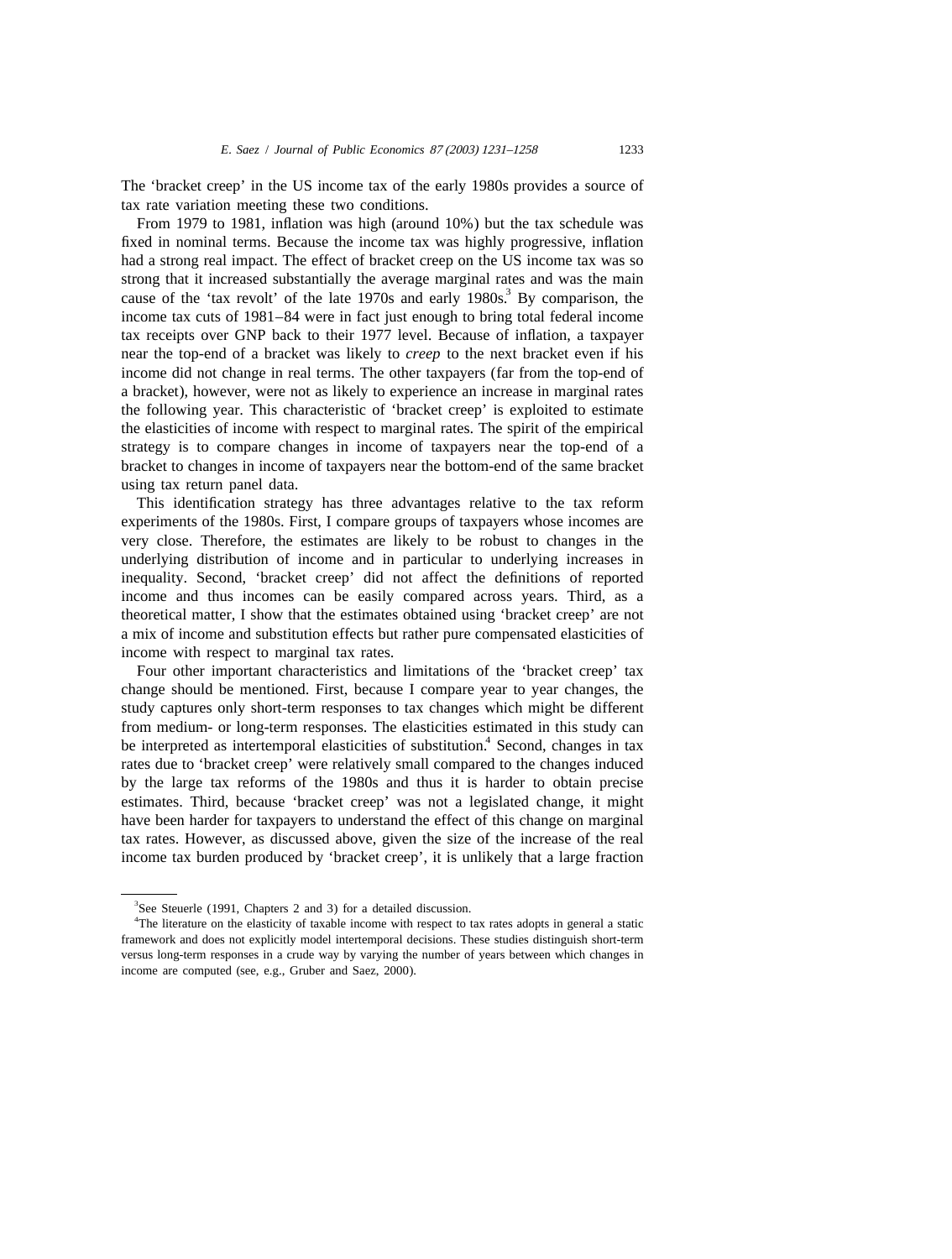of taxpayers was unaware of this change. Last, because in many cases taxpayers do not have perfect control of their incomes, the jumps in marginal tax rates at each bracket might be partially smoothed out. Consequently, the change in tax rates created by 'bracket creep' might be larger than the perceived change, implying a downward bias in estimated elasticities. The last three caveats suggest that elasticity estimates using 'bracket creep' are a lower bound for behavioral responses. I come back to these important points in more detail in the concluding section. In spite of these limitations, 'bracket creep' provides a useful natural experiment to look for direct and convincing evidence of behavioral responses to taxation.

The paper proceeds as follows. Section 2 presents in detail the effects of 'bracket creep' on the tax schedule. The data, summary statistics and raw differences-in-differences results are presented. Section 3 introduces the regression framework and specification and Section 4 describes the results. Section 5 presents caveats and concludes.

# **2. Background, 'bracket creep', data and descriptive statistics**

#### 2.1. *Background*

The goal of this study is to analyze the effect of marginal tax rates on income reported on tax returns. The literature has focused on estimating the elasticity of income with respect to one minus the marginal tax rate. This parameter is central to evaluate the efficiency costs of income taxation. However, because marginal tax rates are not randomly assigned across individuals, but are an endogenous function of individual characteristics such as family structure, and income, a direct OLS regression of log income on log (one minus) marginal tax rates would produce a biased elasticity estimate. Therefore, the effective marginal tax rate right-hand-side variable needs to be instrumented with a variable that is correlated with it but that does not affect the income outcome other than through its effect on marginal tax rates (exclusion restriction). Tax reforms or tax changes often provide potentially good instruments because they introduce changes in marginal tax rates that may not be correlated with changes in income unrelated to the change in marginal tax rates. The basic idea is then to compare changes in income of taxpayers affected by the tax change (who face different marginal tax rates before and after the reform) to taxpayers unaffected by the tax change. However, as discussed in the Introduction, for the large tax reforms of the 1980s used in previous work estimating the behavioral response of taxable income, the exclusion restriction assumption may not hold because it is conceivable that, because of an underlying increase in inequality unrelated to tax changes, high incomes would have increased faster than low incomes, even in the absence of the tax change. We describe in the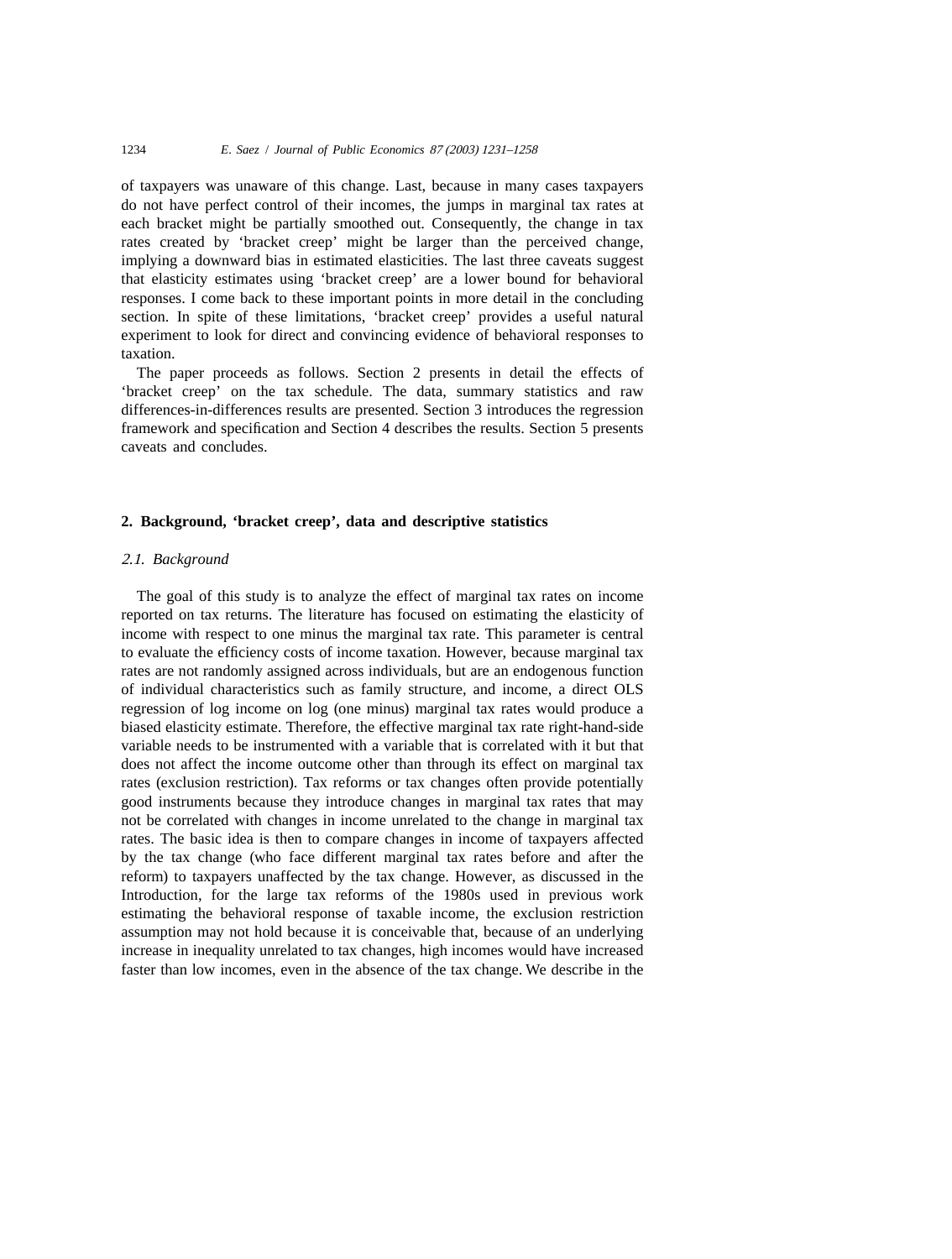remainder of this section how 'bracket creep' introduces a change in marginal tax rates that allows us to construct instruments that are more likely to satisfy the exclusion restriction.

It is also interesting and important to try to understand the 'anatomy' of the behavioral response of income (Slemrod, 1996). The first step in that direction is to see how each of the various components of taxable income such as gross income, wage income, or deductions respond to marginal tax rates. This is attempted in this paper simply by replacing the taxable income left-hand-side variable by specific components of taxables such as wages or gross income. Ideally, one would like to analyze the response of each component of taxable income to cast light on the mechanisms of the behavioral response. We explain below why our methodology does not allow us to carry this analysis up to such a detailed point.

## 2.2. '*Bracket creep*'

From 1979 to 1981, the tax schedule was not indexed even though inflation was on the order of 10% per year. Because the income tax was progressive, inflation produced a real change called 'bracket creep'. Fig. 1 displays the effect of inflation on marginal rates faced by married taxpayers from 1979 to 1980. Marginal rates as a function of before-tax *real* income are plotted in Fig. 1 for years 1979 (straight line) and 1980 (dashed line). If taxable income stays constant in *real* terms, then some taxpayers will face a higher rate: this is the 'treatment' group. The other taxpayers will still face the same rate: this is the 'control' group.

As displayed in Fig. 1, brackets are regularly spaced along the whole income distribution. Therefore, control and treatment groups can be constructed over a large portion of the income distribution. Also noteworthy is the fact that controls and treatments *alternate* and thus for a given kink the treatment group and the two surrounding control groups are very similar in terms of income and very likely to share the same economic characteristics. Therefore, any systematic difference in income changes between these groups can be confidently attributed to marginal rates effects. As we describe later on, this characteristic of bracket creep can be exploited to construct instruments for the change in marginal tax rate from year 1 to year 2.

However, the changes in marginal rates are not very large because there were many kink points at that time and the jumps in marginal rates were in general of 4–7% (see below). This is small compared to a decrease from 50 to 28% in marginal rates for the very high income earners following the TRA of 1986. However, Steuerle (1991) provides evidence that the 'bracket creep' of the late 1970s and early 1980s was perceived as a major tax event. 'Bracket creep' triggered the strongest increase in marginal tax rates since World War II in just a few years. Federal income tax receipts over GNP increased very quickly from 1978 to 1981. According to Steuerle, this was the main cause of the 'tax revolt'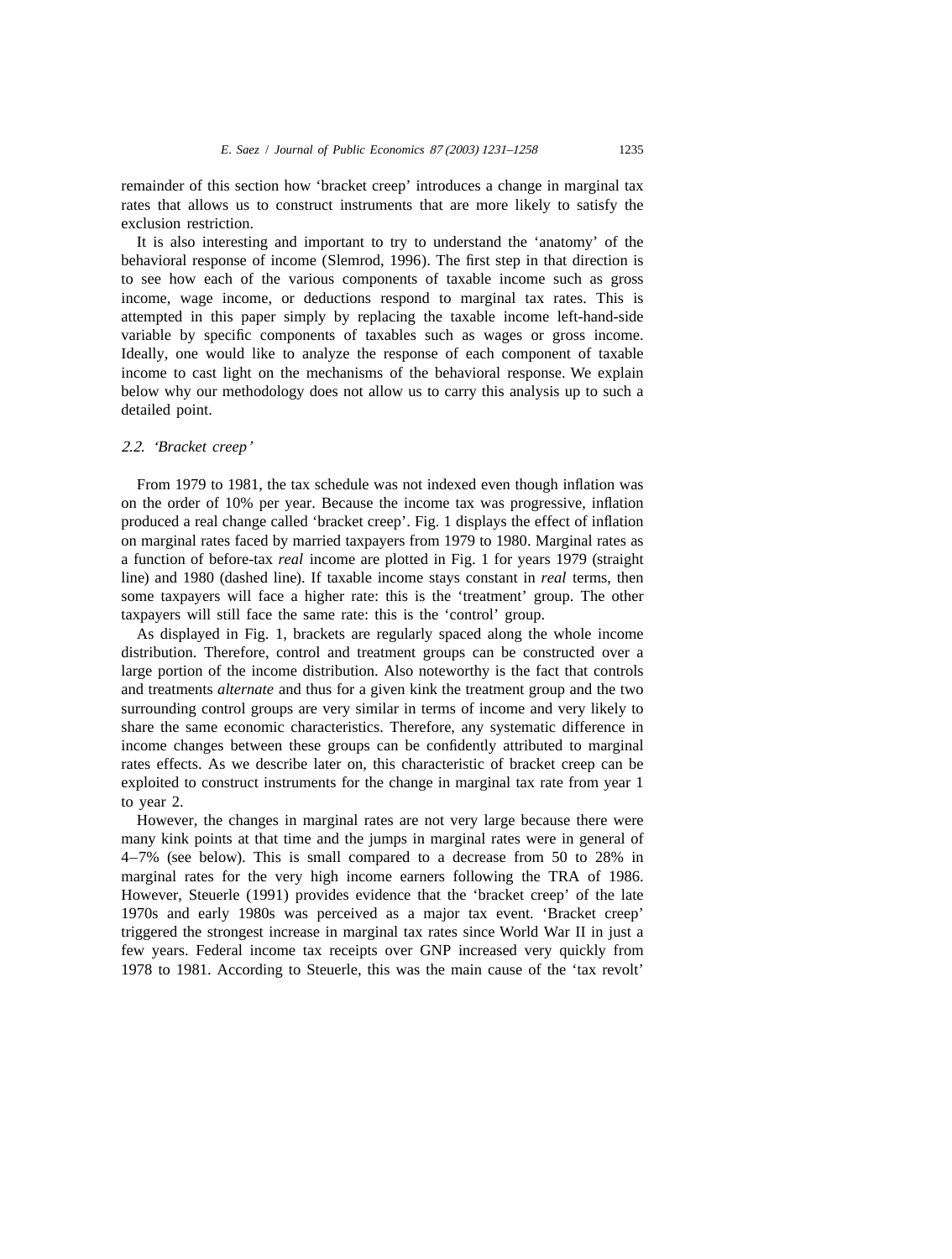

Fig. 1. Shift in marginal tax rates for married taxpayers.

and the tax cuts which took place in the 1980s. As 1980 was not the first experience of 'bracket creep' in the US (inflation was also high in the 1973–1975 period), it is likely that 'bracket creep' was noticed and understood by most taxpayers.

## 2.3. *Data*

The analysis presented here uses the publicly available panel of tax returns known as the University of Michigan tax panel. The data cover the period 1979 to 1990 but only the first three years are used in the present paper. The panel contains most items on Form 1040, as well as numerous other items from the other forms and schedules. The panel contains about 40,000 observations per year. Attrition in the panel can occur due to late filing or no filing (which can happen, for example, if the taxpayer does not owe any taxes and does not expect a refund from the  $IRS$ <sup>5</sup>. Attrition may also result from a change in marital status if the name of the

<sup>&</sup>lt;sup>5</sup>However, because most individuals with positive income expect a refund from the IRS, the attrition due to a decrease in income is very small.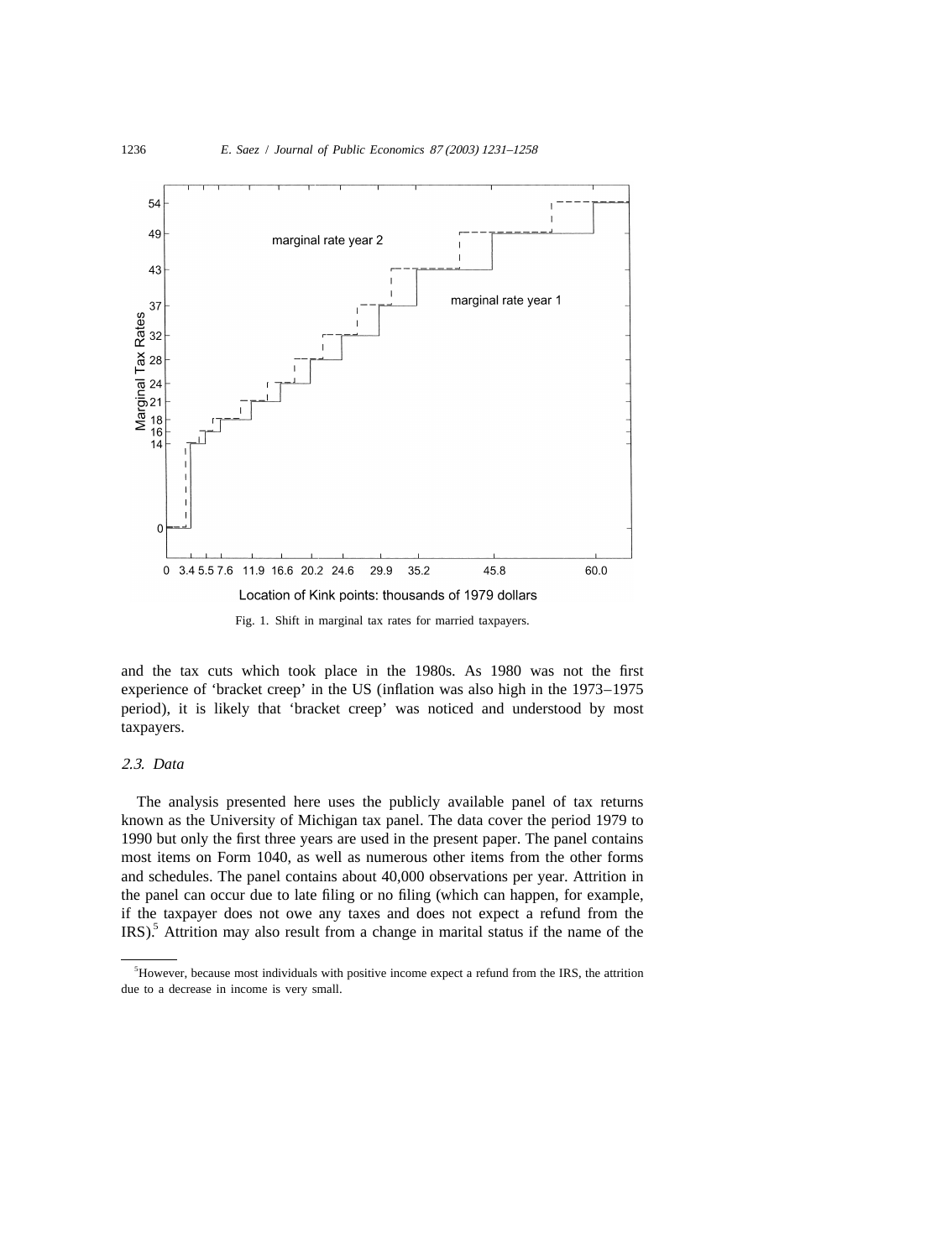primary taxpayer listed on the return changes. It should be noted that tax return data provide information on tax related incomes that are almost completely free of measurement error and allow us to compute marginal effective tax rates very accurately. As this study requires to know precisely the location of each taxpayer on the tax schedule, standard survey data like the Panel Survey of Income Dynamics (PSID) or the Current Population Survey (CPS) could not have been used. Tax rate schedules differ by marital status (Singles, Married, or Heads of household). As singles and married taxpayers constitute about 90% of all tax returns, only these two categories are considered in the study.

The analysis focuses on year to year changes in income. Income in 1979 is compared to income in 1980 and income in 1980 is compared to income in 1981. These two changes are stacked to obtain a single dataset of about 75,000 observations. Each observation contains data on year  $t$  and year  $t + 1$  (*t* being either 1979 or 1980). To simplify the presentation, I call year *t* (representing either 1979 or 1980) the year 1 and I call year  $t + 1$  the year 2. Therefore, income and tax rates in year 2 are compared to income and tax rates in year 1.

Since some individuals appear in all three years (1979, 1980, and 1981), there might be individual-specific correlation in how income changes over time. As a result, all standard errors presented are corrected for intra-personal correlation. I exclude taxpayers whose marital status changes from year to year. It is unlikely that 'bracket creep' affected specifically marriage strategies and therefore discarding those observations should not bias the results. I also exclude taxpayers who do not use the regular tax schedule in year  $1<sup>6</sup>$ 

Real growth of GDP was small in 1980 and 1981:  $-0.5\%$  in 1980 and 1.8% in 1981. The GDP deflator was 10.5% in 1980 and 9.5% in 1981. These figures are very close to the nominal growth of Adjusted Gross Income for each year. We take these two values, 10.5% for the change 1979–1980 and 9.5% for the change 1980–1981, as our 'inflation' parameters. The results are not sensitive to small changes in these inflation parameters.

Table 1 reports the composition of AGI in its main components for the sample, as well as the rate of nominal growth of each component from 1979 to 1980 and from 1980 to 1981. Wages and salaries constitute about 83% of Adjusted Gross Income, Capital income (interest, dividends, capital gains, royalties, rents, and fiduciary income) is about 11% of AGI, while business income (self-employment income, small business income, partnership income, and farm income) is about 6% of  $AGI$ <sup>7</sup>. It should be noted that nominal capital income increased more quickly

<sup>&</sup>lt;sup>6</sup>Most of these excluded taxpayers used the average income tax schedule which allowed taxpayers to replace their taxable income by an average of the last few years taxable income. This reduced the tax liability of taxpayers who had experienced a sharp rise in income. I also exclude taxpayers using the Maximum Tax Rate on Personal Service Income. The aim of the Maximum Tax Rate was to constrain the top rate on earned income to 50% (instead of 70%).

<sup>&</sup>lt;sup>7</sup>As income increases, the share of wage income declines slightly, while the share of capital income and business income increases. However, even for the largest incomes considered here, wage income represents always more than two-thirds of gross income.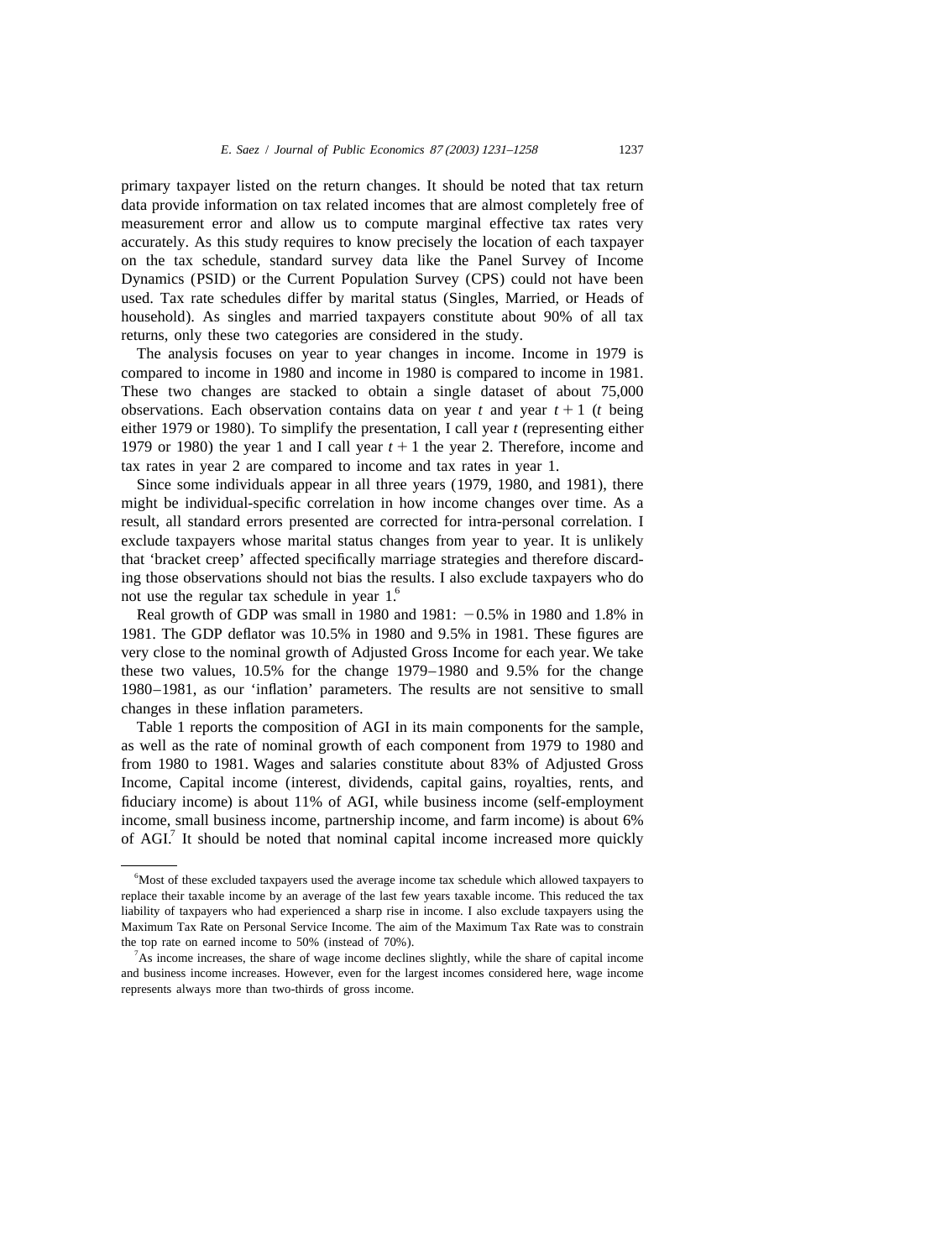|                                                                   | <b>Mean 1979</b><br>$(current \$ | Nominal percentage<br>increase |                | Nominal<br>percentage<br>increase |  |
|-------------------------------------------------------------------|----------------------------------|--------------------------------|----------------|-----------------------------------|--|
|                                                                   | (1)                              | 1979 to<br>1980<br>(2)         |                | 1979 to 1980<br>(4)               |  |
| Adjusted gross income                                             | \$17,260                         | 10.9                           | \$19,010       | 9.8                               |  |
| Wages and salaries                                                | \$14,530                         | 9.8                            | \$15,780       | 10.0                              |  |
| Non wage income                                                   | \$3020                           | 16.2                           | \$3560         | 9.2                               |  |
| Capital income                                                    | \$1640                           | 29.4                           | \$2150         | 23.3                              |  |
| Business income                                                   | \$860                            | $-10.5$                        | \$770          | $-16.9$                           |  |
| Itemized deductions<br>(itemizers in both)<br>years 1 and 2 only) | \$7210                           | 13.3                           | \$7890         | 12.5                              |  |
| Taxable income                                                    | \$13,560                         | 11.2                           | \$15,000       | 9.8                               |  |
| Percent itemizing<br>Number of observations                       | 31.9<br>35,770                   | 9.1                            | 34.5<br>35,910 | 8.1                               |  |

| Table 1            |  |
|--------------------|--|
| Summary statistics |  |

Notes: Summary statistics given for all observations present in the panel for both year 1 and year 2 and with same marital status (single or married) in both years. All dollar values are expressed in current dollars. Itemized deduction levels computed for itemizers in both year 1 and year 2 only. Non-wage income defined as gross income less wages and salaries. Capital income is defined as interest income, dividends received, rents, royalties, and fiduciary income. Business income is defined as Schedule C income, farm income, partnership, and small business income.

than nominal wages during this period, while the growth of nominal reported business income was actually negative. The number of itemizers also grew significantly by about 8–9% from year to year, as the standard deduction remained fixed in nominal terms, while itemized deductions were growing. For those itemizing in both years 1 and 2, reported itemized deductions grew at a slightly higher rate than AGI (around 12%). As discussed above, it is useful to analyze which components of taxable income are the most responsive to marginal tax rates. Therefore, we also focus on wage income (which forms by far the largest component of gross income), and on Adjusted Gross Income (AGI) which is basically taxable income before excess itemized deductions (see below) and is a measure of gross income.<sup>8</sup> Because sources of income other than wages are small and relatively few taxpayers report significant shares of income from other sources, elasticity estimates of other sources of income are not precise and are sensitive to outliers (individuals reporting very small amounts). We come back to this issue later on.

Taxable income is the key item to divide the sample into control and treatment

<sup>&</sup>lt;sup>8</sup>The adjustments to gross income made to compute AGI are very small (around 1.5% of gross income).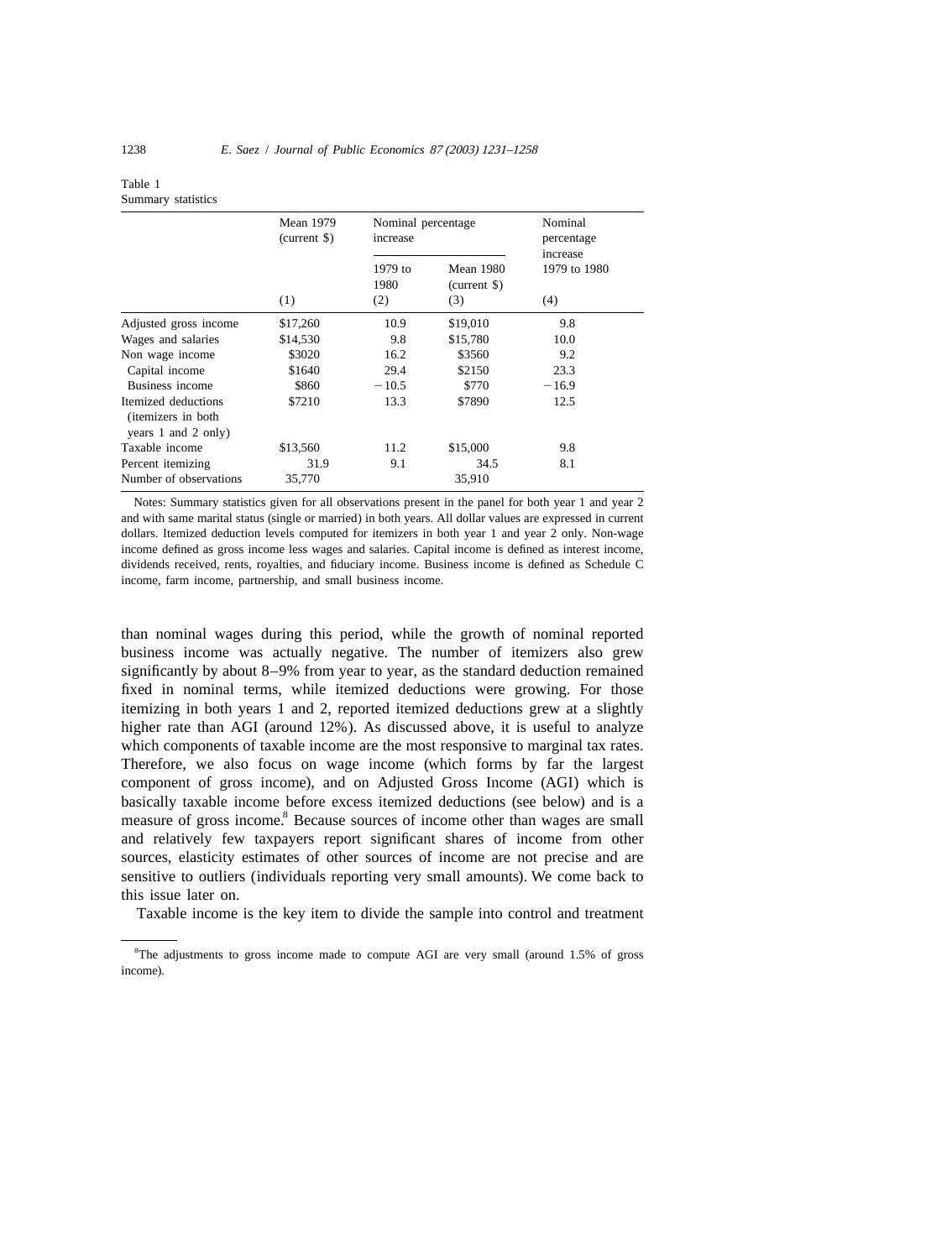groups. Taxable income is equal to AGI minus personal exemptions (\$1000 for each member of the household), and minus itemized deductions in excess of the standard deduction (which is  $$3400$  for Married households and  $$2300$  for singles).<sup>9</sup>

I denote by *taxinc*, the *nominal* taxable income in year  $i = 1,2$  and *taxinc* predicted taxable income which is *taxinc*, expressed in year 2 dollars. The taxpayer is assigned to the control group when the marginal rates associated with *taxinc*, and *taxinc*<sub>p</sub> are the same. If the rates differ, the taxpayer is assigned to the treatment group. I denote  $\arcsin z_{\text{RR}}$  taxable income in year 2 expressed in terms of year 1 dollars. Finally, I denote by  $T_i' = T'(taxinc_i)$  the effective marginal rate in year *i* and  $T_p' = T'(taxinc_p)$  the predicted marginal rate in year 2 if *real* income does not change. The fact that different sources of incomes grow at different rates could in principle be used to construct more refined measures of predicted income in year 2 based on the composition of income in year 1 to improve the accuracy of our estimates. However, as discussed below, using a uniform inflation rate does not invalidate the identification strategy.

#### 2.4. *Descriptive statistics*

Tables 2 and 3 display the summary statistics for each control and treatment group, for married and single filers respectively. The groups are ordered by increasing taxable income in year 1. For each bracket, the nominal level of taxable income at which the jumps in marginal rates takes place and the corresponding tax rates are presented in columns (2) and  $(3)$ .<sup>10</sup> Low incomes in year 1 tend to experience larger increases of income because of the mean reversion phenomenon. In order to illustrate and assess the extent of this problem, it is useful to divide the control group below the first treatment group into two groups. These groups are called Control N and Control 0. Control N contains all taxpayers whose year 1 taxable income falls between \$900 and \$1600 for marrieds and between \$900 and \$1500 for singles. Control 0 contains all taxpayers below Treatment 1 whose incomes are above \$1600 for marrieds and above \$1500 for singles.<sup>11</sup> The number of observations for each group is reported in column (4). Note that income and control groups are of similar size.

In column (5), the predicted log change in net-of-tax rates  $(\log[(1 - T_p')/(1 T'_1$ ]) is reported. By definition, this is zero for the controls. In column (6), the mean log change of effective net-of-tax rates,  $log[(1 - T'_2)/(1 - T'_1)]$ , is reported for each group. Because individual real incomes change from year to year, figures in column (5) and (6) differ. The corresponding values are plotted in Fig. 2 for

<sup>&</sup>lt;sup>9</sup>Since the Tax Reform Act of 1986, the standard deduction is no longer included in taxable income. <sup>10</sup>I have not reported statistics for the top brackets because there are few observations for those

groups (less than 100 observations per group) and thus measurement is very imprecise. <sup>11</sup>Taxable incomes below \$900 suffer from an even more severe mean reversion phenomenon and

are excluded from the study.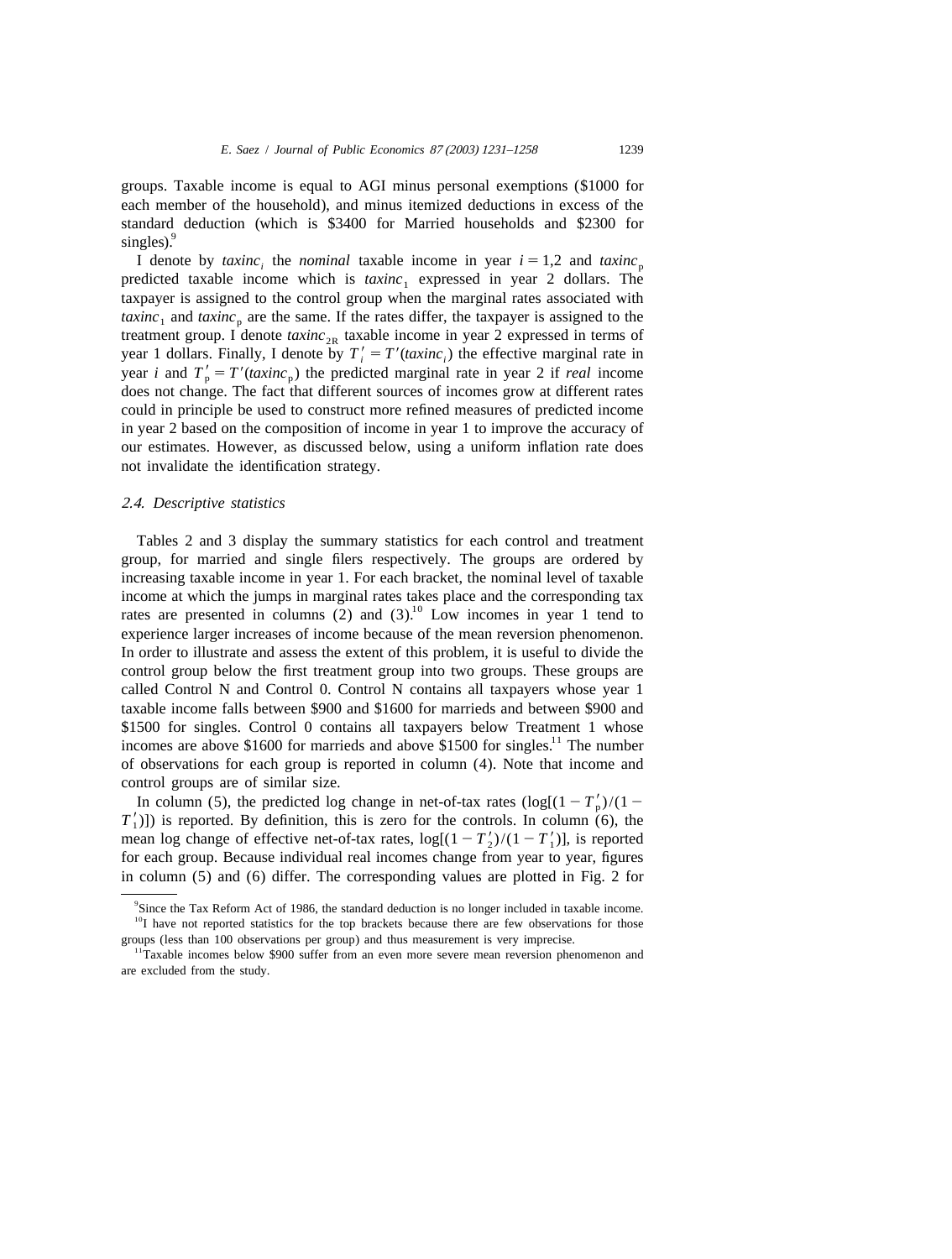| Group                      | Kinks           |             | Number of           | $Log(1 - T'_p)$                 | $Log(1 - T'_2)$        | dlog of taxable        | dlog of adjusted       | dlog of                |
|----------------------------|-----------------|-------------|---------------------|---------------------------------|------------------------|------------------------|------------------------|------------------------|
| (1)                        | Location<br>(2) | Jump<br>(3) | observations<br>(4) | $1-T_1'$ )<br>(5)               | $1-T_1'$<br>(6)        | income<br>(7)          | gross income<br>(8)    | wages<br>(9)           |
| Control N<br>Control 0     |                 |             | 392<br>852          | $\mathbf 0$<br>$\boldsymbol{0}$ | $-0.0723$<br>$-0.0861$ | 0.684<br>0.340         | 0.131<br>0.0859        | 0.103<br>0.069         |
| Treatment 1<br>Control 1   | \$3400          | 0/14        | 605<br>1383         | $-0.1508$<br>$\boldsymbol{0}$   | $-0.1134$<br>0.0143    | 0.141<br>0.0865        | 0.0700<br>0.0262       | 0.0537<br>0.0180       |
| Treatment 2<br>Control 2   | \$5500          | 14/16       | 783<br>1222         | $-0.0233$<br>$\boldsymbol{0}$   | $-0.0049$<br>0.0072    | 0.022<br>$-0.0258$     | 0.0111<br>$-0.00797$   | $-0.0185$<br>$-0.0265$ |
| Treatment 3<br>Control 3   | \$7600          | 16/18       | 1084<br>3550        | $-0.0243$<br>$\boldsymbol{0}$   | $-0.0066$<br>$-0.0043$ | $-0.0506$<br>$-0.0533$ | $-0.0109$<br>$-0.0275$ | $-0.0307$<br>$-0.0536$ |
| Treatment 4<br>Control 4   | \$11,900        | 18/21       | 1615<br>3264        | $-0.0377$<br>$\boldsymbol{0}$   | $-0.0247$<br>$-0.0065$ | $-0.0716$<br>$-0.0727$ | $-0.0420$<br>$-0.0458$ | $-0.0542$<br>$-0.0531$ |
| Treatment 5<br>Control 5   | \$16,000        | 21/24       | 2241<br>2991        | $-0.0387$<br>$\boldsymbol{0}$   | $-0.0284$<br>$-0.0104$ | $-0.0691$<br>$-0.0665$ | $-0.0414$<br>$-0.0448$ | $-0.0545$<br>$-0.0553$ |
| Treatment 6<br>Control 6   | \$20,200        | 24/28       | 2580<br>2294        | $-0.0545$<br>$\boldsymbol{0}$   | $-0.0354$<br>$-0.0093$ | $-0.0737$<br>$-0.0578$ | $-0.0513$<br>$-0.0364$ | $-0.0613$<br>$-0.0560$ |
| Treatment 7<br>Control 7   | \$24,600        | 28/32       | 2230<br>1908        | $-0.0576$<br>$\boldsymbol{0}$   | $-0.0338$<br>$-0.0116$ | $-0.0782$<br>$-0.0605$ | $-0.0508$<br>$-0.0445$ | $-0.0470$<br>$-0.0535$ |
| Treatment 8<br>Control 8   | \$29,900        | 32/37       | 1634<br>883         | $-0.0769$<br>$\boldsymbol{0}$   | $-0.0444$<br>$-0.0109$ | $-0.0816$<br>$-0.0644$ | $-0.0571$<br>$-0.0459$ | $-0.0797$<br>$-0.0487$ |
| Treatment 9<br>Control 9   | \$35,200        | 37/43       | 971<br>1057         | $-0.0998$<br>$\boldsymbol{0}$   | $-0.0440$<br>0.0045    | $-0.0681$<br>$-0.0439$ | $-0.0521$<br>$-0.0390$ | $-0.0669$<br>$-0.0723$ |
| Treatment 10<br>Control 10 | \$45,800        | 43/49       | 418<br>339          | $-0.1109$<br>$\boldsymbol{0}$   | $-0.0390$<br>0.0264    | $-0.0968$<br>$-0.0703$ | $-0.0741$<br>$-0.0712$ | $-0.0754$<br>$-0.0797$ |
| Treatment 11<br>Control 11 | \$60,000        | 49/54       | 151<br>195          | $-0.1031$<br>$\boldsymbol{0}$   | $-0.0400$<br>0.0179    | $-0.0659$<br>$-0.0809$ | $-0.0560$<br>$-0.0742$ | $-0.0945$<br>$-0.0685$ |
| Treatment 12<br>Control 12 | \$85,600        | 54/59       | 67<br>73            | $-0.1154$<br>$\boldsymbol{0}$   | $-0.0794$<br>0.0554    | $-0.0097$<br>$-0.1137$ | 0.0413<br>$-0.0812$    | 0.142<br>0.0167        |
| Treatment 13<br>Control 13 | \$109,400       | 59/64       | 31<br>102           | $-0.1301$<br>$\boldsymbol{0}$   | $-0.0374$<br>0.0388    | $-0.0790$<br>$-0.111$  | $-0.0430$<br>$-0.0891$ | 0.591<br>$-0.104$      |
| Treatment 14<br>Control 14 | \$162,400       | 64/68       | 22<br>26            | $-0.1177$<br>$\boldsymbol{0}$   | $-0.0037$<br>0.1480    | $-0.181$<br>$-0.423$   | $-0.0448$<br>$-0.2588$ | 0.181<br>$-0.169$      |

Table 2 Summary statistics for married taxpayers

Notes: Control N contains taxpayers whose taxable income in year 1 is between \$900 and \$1600. Control 0 contains all taxpayers below Treatment 1 with taxable income in year 1 above \$1600.

married taxpayers and Figs. 3 and 4 for singles. The curve corresponding to column (5) is plotted as a straight line while the curve corresponding to column (6) is plotted as a dashed line. The curve of real changes in marginal rates goes up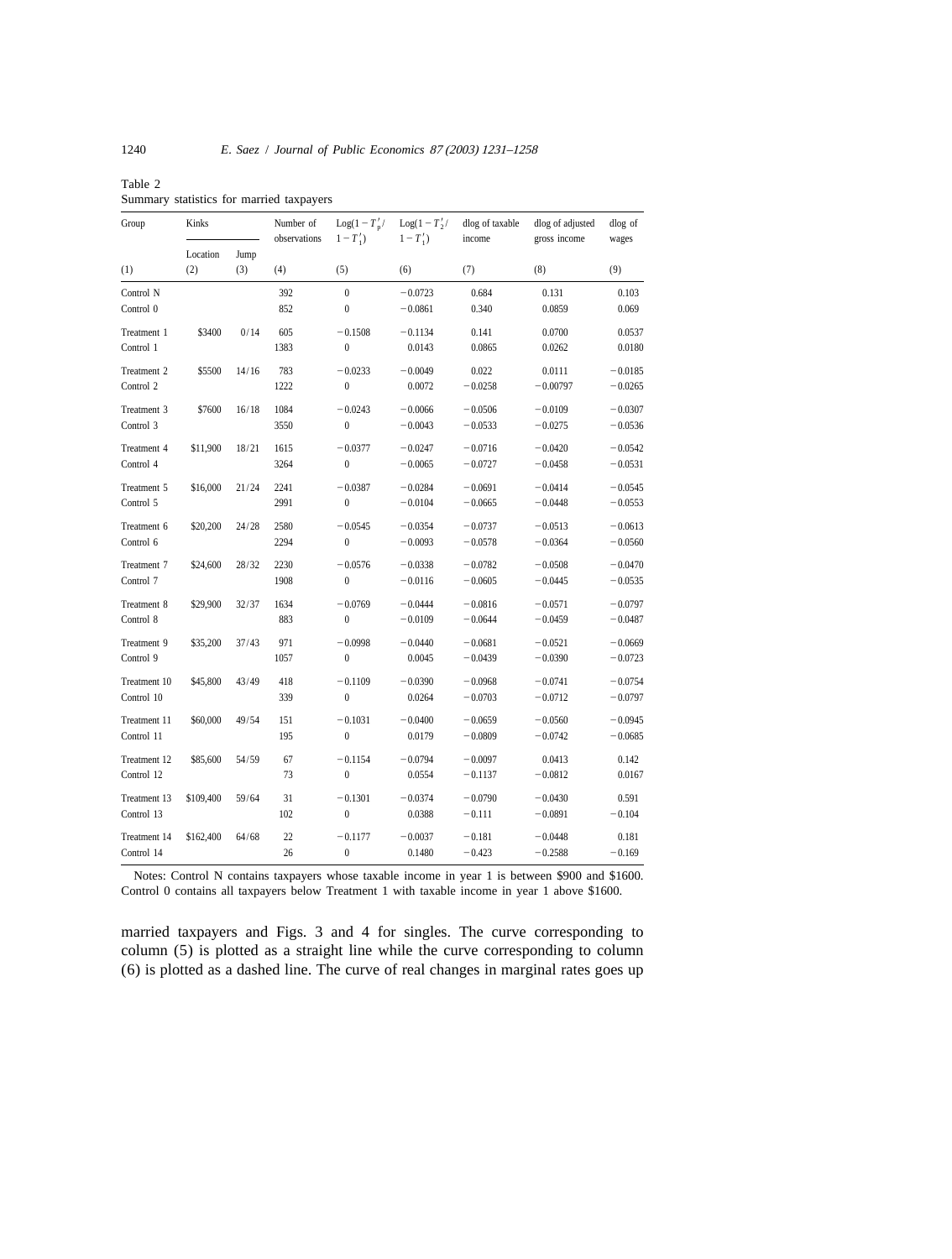| Group                      | Kinks           |             | Number of           | $Log(1 - T'_p)$                      | $Log(1 - T'_2)$         | dlog of taxable        | dlog of adjusted       | dlog of                |  |
|----------------------------|-----------------|-------------|---------------------|--------------------------------------|-------------------------|------------------------|------------------------|------------------------|--|
| (1)                        | Location<br>(2) | Jump<br>(3) | observations<br>(4) | $1-T_1'$<br>(5)                      | $1-T_1'$ )<br>(6)       | income<br>(7)          | gross income<br>(8)    | wages<br>(9)           |  |
| Control N<br>Control 0     |                 |             | 1633<br>1341        | $\boldsymbol{0}$<br>$\boldsymbol{0}$ | $-0.0911$<br>$-0.113$   | 0.535<br>0.316         | 0.263<br>0.203         | 0.272<br>0.205         |  |
| Treatment 1<br>Control 1   | \$2300          | 0/14        | 741<br>1764         | $-0.1508$<br>$\boldsymbol{0}$        | $-0.120$<br>0.0057      | 0.174<br>0.0959        | 0.0687<br>0.116        | 0.0615<br>0.118        |  |
| Treatment 2<br>Control 2   | \$3400          | 14/16       | 879<br>1045         | $-0.0233$<br>$\boldsymbol{0}$        | $-0.00355$<br>0.0056    | 0.0264<br>0.0211       | 0.0395<br>0.0478       | 0.0698<br>0.0376       |  |
| Treatment 3<br>Control 3   | \$4400          | 16/18       | 975<br>2678         | $-0.0243$<br>$\mathbf{0}$            | $-0.0042$<br>0.0096     | 0.0142<br>$-0.0512$    | 0.0106<br>$-0.0392$    | $-0.0048$<br>$-0.046$  |  |
| Treatment 4<br>Control 4   | \$6500          | 18/19       | 1155<br>1770        | $-0.0121$<br>$\boldsymbol{0}$        | $-0.00396$<br>$-0.0102$ | $-0.066$<br>$-0.039$   | $-0.072$<br>$-0.0378$  | $-0.078$<br>$-0.0407$  |  |
| Treatment 5<br>Control 5   | \$8500          | 19/21       | 1273<br>1619        | $-0.0253$<br>$\boldsymbol{0}$        | $-0.0189$<br>$-0.0082$  | $-0.0727$<br>$-0.090$  | $-0.0641$<br>$-0.0718$ | $-0.0828$<br>$-0.0684$ |  |
| Treatment 6<br>Control 6   | \$10,800        | 21/24       | 1161<br>868         | $-0.0387$<br>$\boldsymbol{0}$        | $-0.0276$<br>$-0.0031$  | $-0.0834$<br>$-0.0926$ | $-0.0725$<br>$-0.0778$ | $-0.0981$<br>$-0.0884$ |  |
| Treatment 7<br>Control 7   | \$12,900        | 24/26       | 1085<br>522         | $-0.0263$<br>$\mathbf{0}$            | $-0.0235$<br>$-0.0183$  | $-0.0769$<br>$-0.0781$ | $-0.0753$<br>$-0.0764$ | $-0.0681$<br>$-0.091$  |  |
| Treatment 8<br>Control 8   | \$15,000        | 26/30       | 972<br>810          | $-0.0555$<br>$\boldsymbol{0}$        | $-0.0293$<br>0.0026     | $-0.0974$<br>$-0.0888$ | $-0.0866$<br>$-0.067$  | $-0.099$<br>$-0.084$   |  |
| Treatment 9<br>Control 9   | \$18,200        | 30/34       | 687<br>900          | $-0.0587$<br>$\boldsymbol{0}$        | $-0.0241$<br>$-0.0016$  | $-0.0810$<br>$-0.0753$ | $-0.0864$<br>$-0.0560$ | $-0.0777$<br>$-0.0896$ |  |
| Treatment 10<br>Control 10 | \$23,500        | 34/39       | 384<br>234          | $-0.0790$<br>$\boldsymbol{0}$        | $-0.0373$<br>0.0041     | $-0.1137$<br>$-0.093$  | $-0.0856$<br>$-0.075$  | $-0.087$<br>$-0.112$   |  |
| Treatment 11<br>Control 11 | \$28,800        | 39/44       | 177<br>91           | $-0.0856$<br>$\mathbf{0}$            | $-0.0515$<br>$-0.0170$  | $-0.0946$<br>$-0.055$  | $-0.0633$<br>$-0.0368$ | $-0.100$<br>$-0.0824$  |  |
| Treatment 12<br>Control 12 | \$34,100        | 44/49       | 67<br>47            | $-0.0932$<br>$\boldsymbol{0}$        | $-0.0203$<br>0.0375     | $-0.210$<br>$-0.171$   | $-0.134$<br>$-0.119$   | $-0.081$<br>$-0.490$   |  |
| Treatment 13<br>Control 13 | \$41,500        | 49/55       | 25<br>48            | $-0.1256$<br>$\boldsymbol{0}$        | $-0.0370$<br>0.0390     | $-0.094$<br>$-0.0975$  | $-0.0615$<br>$-0.134$  | $-0.0528$<br>$-0.108$  |  |
| Treatment 14<br>Control 14 | \$55,300        | 55/63       | 11<br>25            | $-0.1960$<br>$\boldsymbol{0}$        | $-0.169$<br>0.0651      | 0.0271<br>$-0.142$     | 0.0453<br>$-0.099$     | $-0.049$<br>$-0.0583$  |  |
| Treatment 15<br>Control 15 | \$81,800        | 63/68       | 3<br>$\overline{4}$ | $-0.1450$<br>$\boldsymbol{0}$        | 0.0652<br>0.0565        | $-0.304$<br>$-0.111$   | $-0.328$<br>$-0.0674$  | $-0.254$<br>$-0.416$   |  |

Table 3 Summary statistics for single taxpayers

Notes: Control N contains taxpayers whose taxable income in year 1 is between \$900 and \$1500. Control 0 contains all taxpayers below Treatment 1 with taxable income in year 1 above \$1500.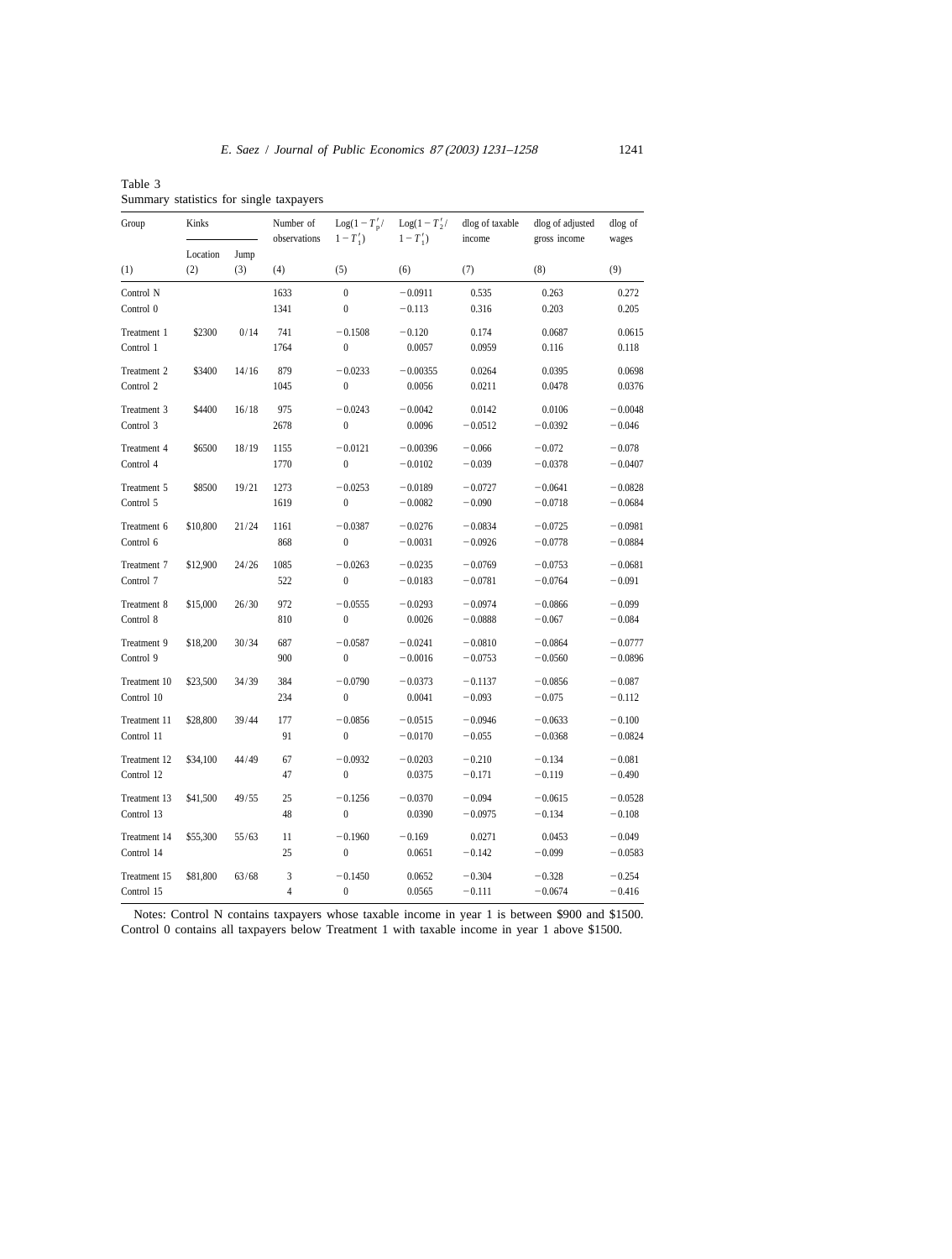

1242 *E*. *Saez* / *Journal of Public Economics* 87 (2003) 1231–1258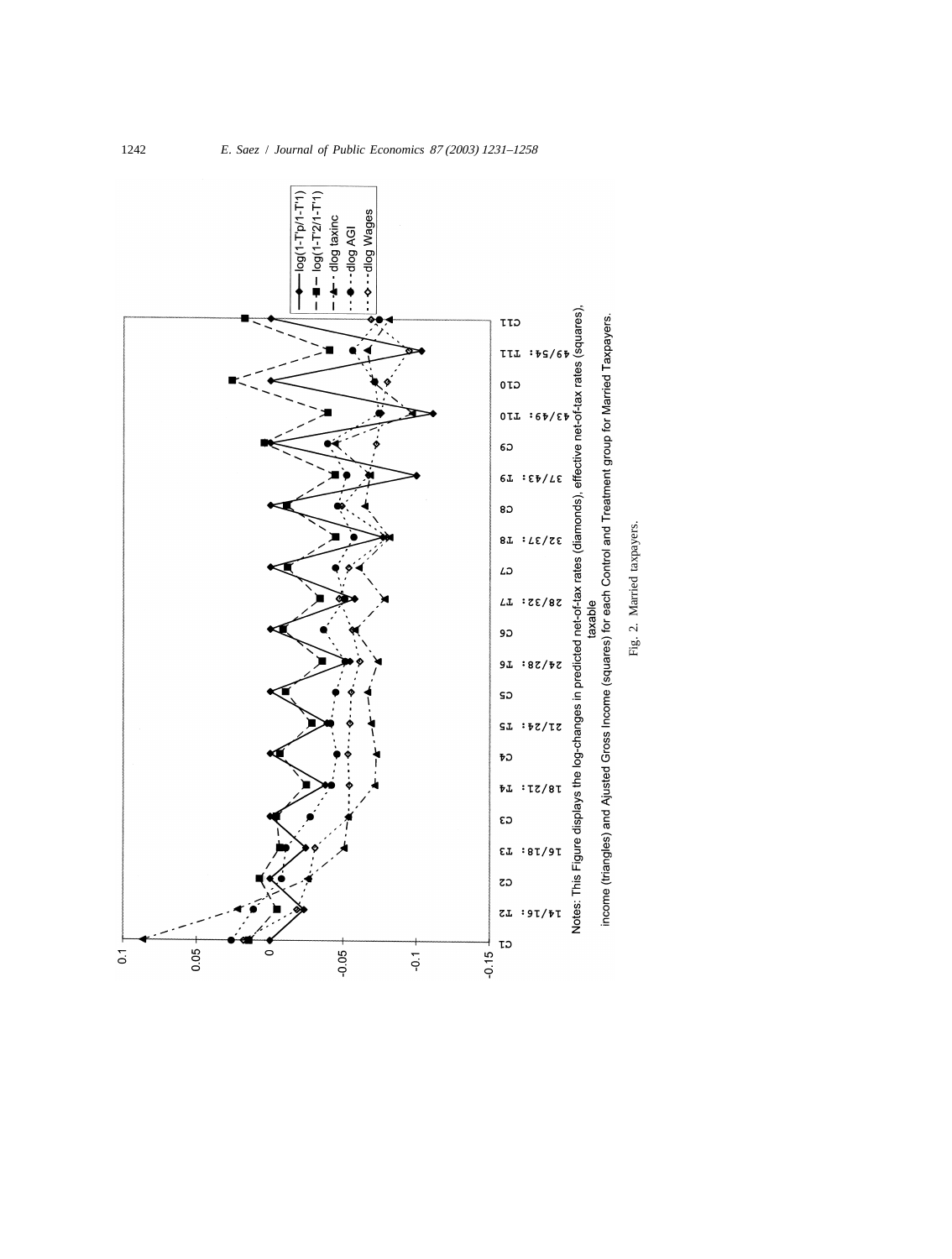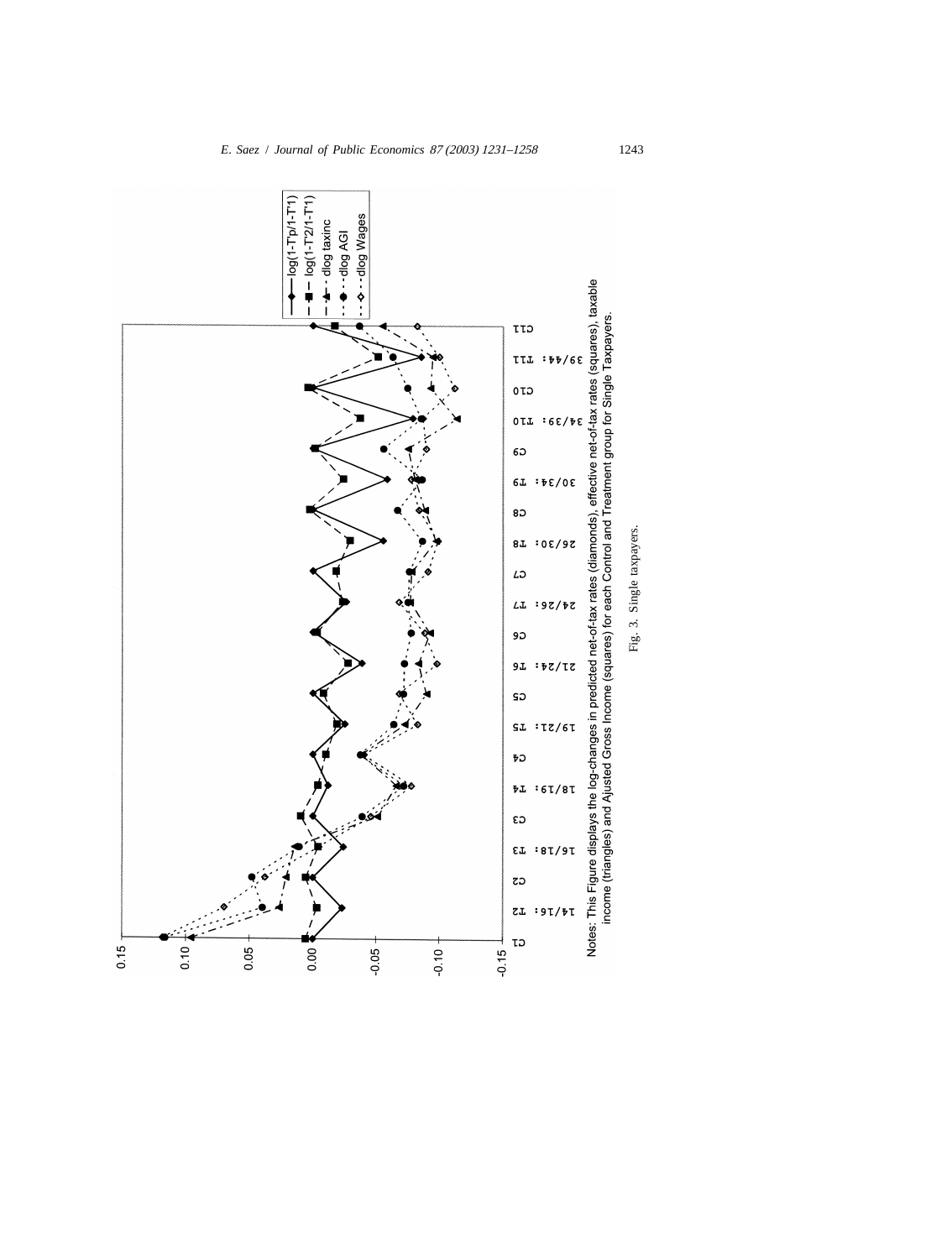

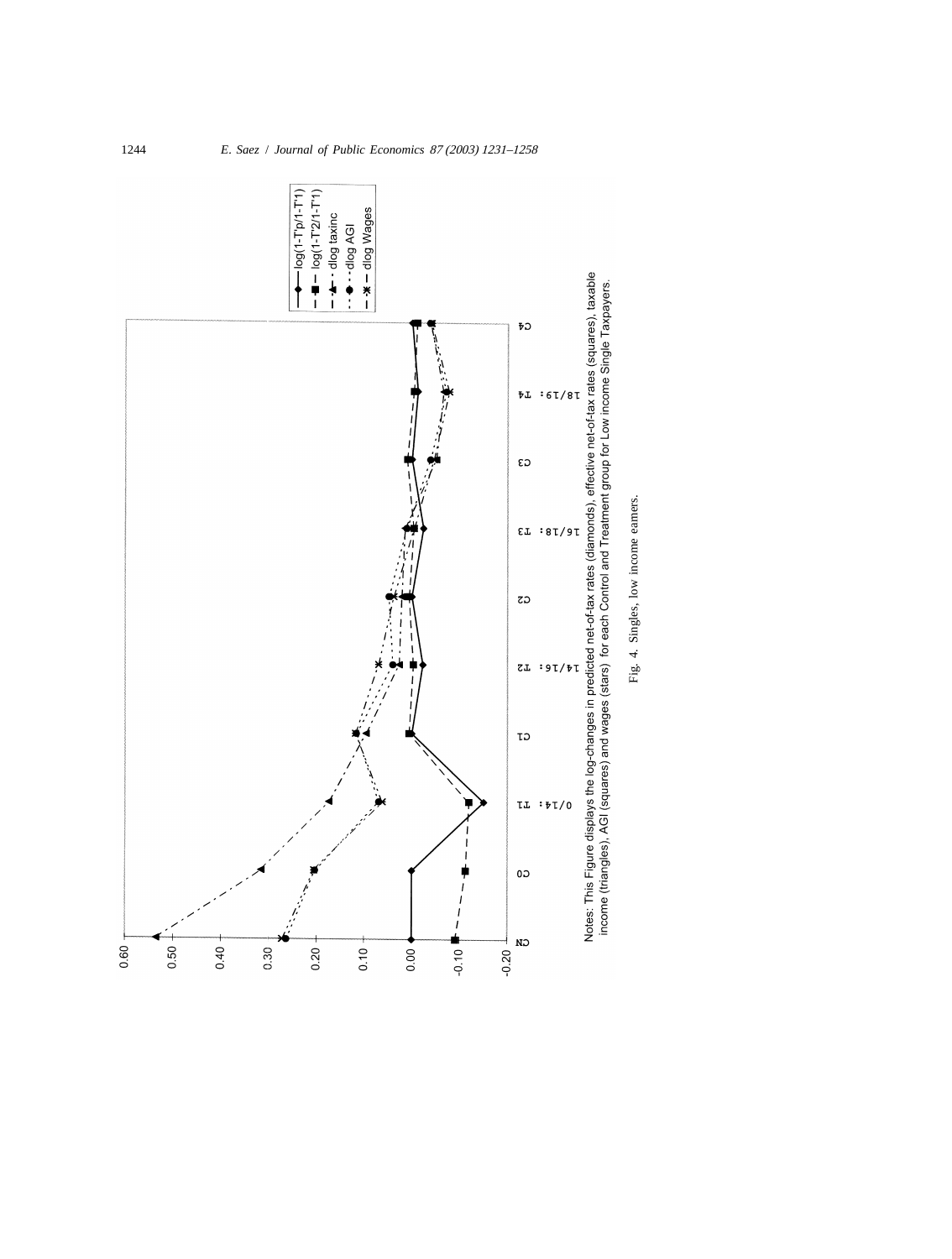and down exactly in the same way as the curve of predicted changes in marginal rates. Therefore, predicted change in marginal rates is highly correlated with the real change in rates and therefore predicted change is a good potential instrument for real change because it generates a strong first stage correlation. We discuss below whether this instrument also satisfies the critical exclusion restriction.

In columns (7), (8) and (9), I report the means of log changes of real taxable income ( $log(taxinc_{2R}/taxinc_{1})$ ), real adjusted gross income ( $log(AGI_{2R}/AGI_{1})$ ), and real wages ( $log(wages_{2R}/wages_1)$ ). Note that there is mean reversion at both ends of the income distribution. The changes in incomes are high and positive for low incomes whereas the change in incomes becomes in general negative for high income earners. This complicates the estimation of the elasticities at very low and very high incomes.

If marginal rates matter for taxpayers, treatment groups should experience larger decreases in incomes than the surrounding control groups. To check whether this pattern is apparent in the data, I have also plotted the log changes of taxable income, AGI, and wages in Fig. 2 for married taxpayers and Figs. 3 and 4 for singles.

Fig. 2 gives striking evidence of the responsiveness of married taxpayers to tax rates. From the Treatment 5 group (kink 21/24) to the Control 10 group (kink 43/49), the log change in taxable income presents exactly the same shape as the predicted changes in marginal rates: the value for the treatment group is always smaller than for the two surrounding control values. The same is true for log changes in adjusted gross income, though the differences between treatments and controls are somewhat smaller. This is not the case for lower incomes because the jumps in marginal rates were very small (less than 3%) except at the first kink (large jump of 14%). However, around this first kink, the mean reversion phenomenon is very important (this is not presented in Fig. 2 but can be easily seen in Table 2). The pattern for wage earnings is not similar to the pattern of taxable income or adjusted gross income: even at the middle income kinks, there is no clear evidence that wages of treatments tend to be systematically smaller than wages of surrounding controls. This suggests that the response of taxpayers is probably not the consequence of reduced labor supply.

The pattern for singles in Fig. 3 is less clear, even for middle income earners. Until the Treatment 8 group, the kinks were small (except for the first one, the jumps were less than 3%) and thus no systematic response is observed. From Treatment 8 to Control 12, there is some evidence of taxpayer behavior for adjusted gross income and taxable income. As for married taxpayers, wages for singles reveal no clear evidence of behavioral responses.

However, the first kink point for singles deserves particular attention. Fig. 4 focuses more particularly on low income singles. There is a clear break in the pattern of AGI and wages around the first kink point consistent with a behavioral response to marginal rates: although the general pattern of the curves is declining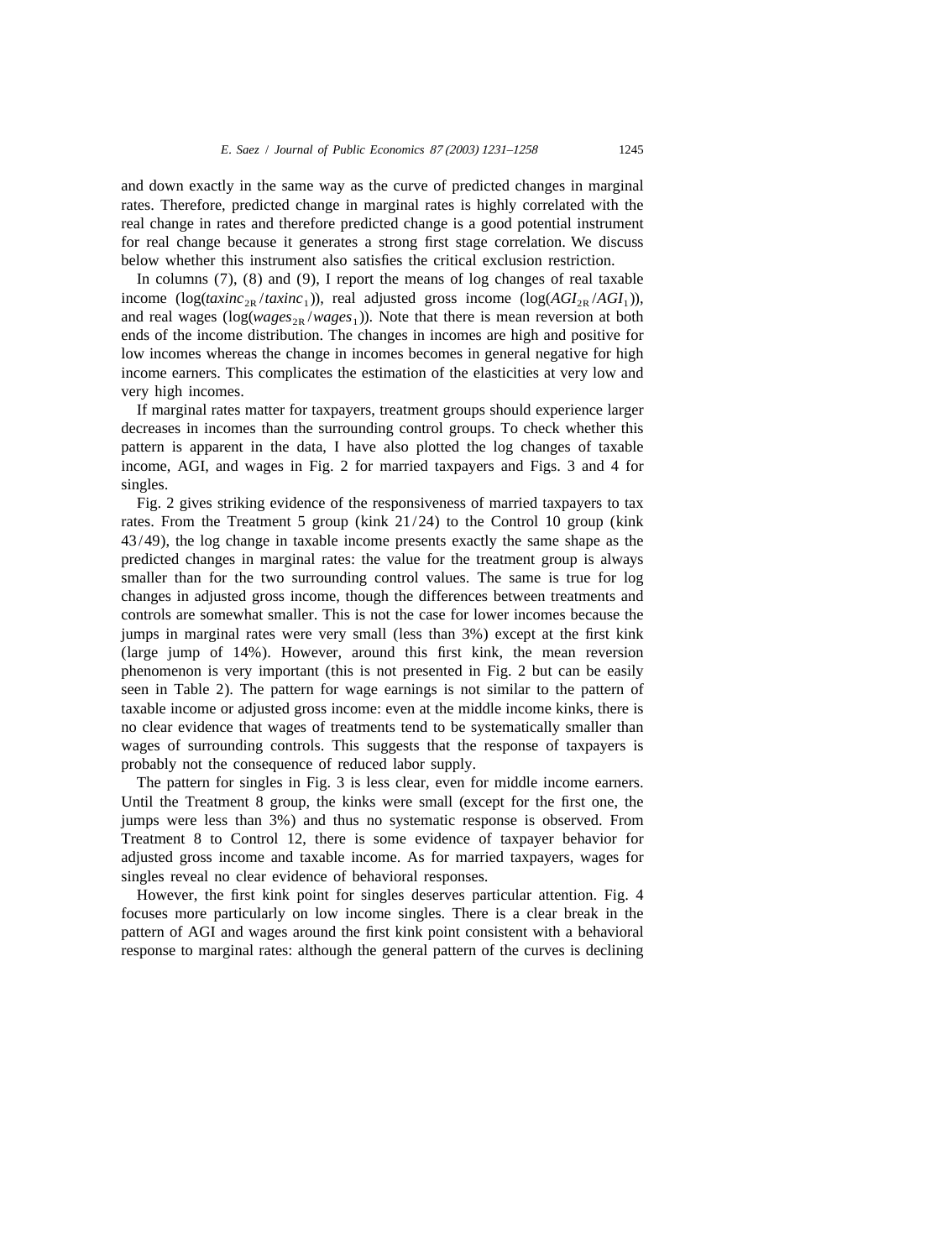(due to mean reversion), wages and AGI go up from Treatment 1 to Control  $1<sup>12</sup>$ There is no such pattern for taxable income because mean reversion in taxable income at the bottom is even larger than for AGI or wages because of deductions which mechanically magnify percentage changes. Therefore, Fig. 4 suggests that low income singles reacted to marginal rates by reducing reported labor supply, either by working less or shifting to the underground economy.

#### 2.5. *Wald estimates*

From the above tables, it is easy to compute Wald estimates of the elasticity for each kink. Wald estimates relate the difference in changes in income between treatments and controls to the difference in changes in real marginal rates between treatments and controls. This gives simple estimates of the elasticity of income with respect to (one minus) the marginal tax rate. Treatments are observations in a given treatment group and controls are observations belonging to the two surrounding control groups. The Wald estimate can be written as

$$
\hat{\zeta} = \frac{\hat{E}[\log(z_2/z_1)|Tr] - \hat{E}[\log(z_2/z_1)|C]}{\hat{E}[\log(1 - T_2'/1 - T_1')|Tr] - \hat{E}[\log(1 - T_2'/1 - T_1')|C]},
$$

where  $\hat{E}$  denotes the empirical mean, *Tr* is for treatment and *C* for control.  $z_1$  is income in year 1 and  $z_2$  is income in year 2 in terms of year 1 dollars. This estimate is equivalent to an IV regression of  $\log(z_2/z_1)$  on  $\log[(1-T_2')/(1-T_1')]$ (and a constant) using a binary instrument (1 if in treatment and 0 if in control). This method leads to consistent estimates if the difference in changes in income between treatments and controls is entirely due to the fact that treatments are more likely to experience an increase in marginal tax rate than controls. This assumption is likely to be satisfied because incomes of treatments and surrounding controls are very close and therefore treatments and controls are similar except for their treatment/control status. As a result, the instrument does not affect changes in income other than through the marginal tax channel and therefore satisfies the exclusion restriction. This assumption is much more likely to be satisfied for middle income earners where mean reversion is not an issue. As a result, I present Wald estimates only for middle income kinks. Wald estimates for middle income kinks for taxable income, Adjusted Gross Income (AGI) and wages for married taxpayers and singles are reported in Table 4. Each Wald estimate was computed using observations of the corresponding treatment and both surrounding controls.

Because taxpayers may not control their incomes perfectly, there is a concern that taxpayers close to the frontier between Control and Treatment groups might in fact face similar expected marginal tax rates. This concern can be addressed by

<sup>&</sup>lt;sup>12</sup>Wages and AGI curves are very close for low income singles because most of them report only wage income.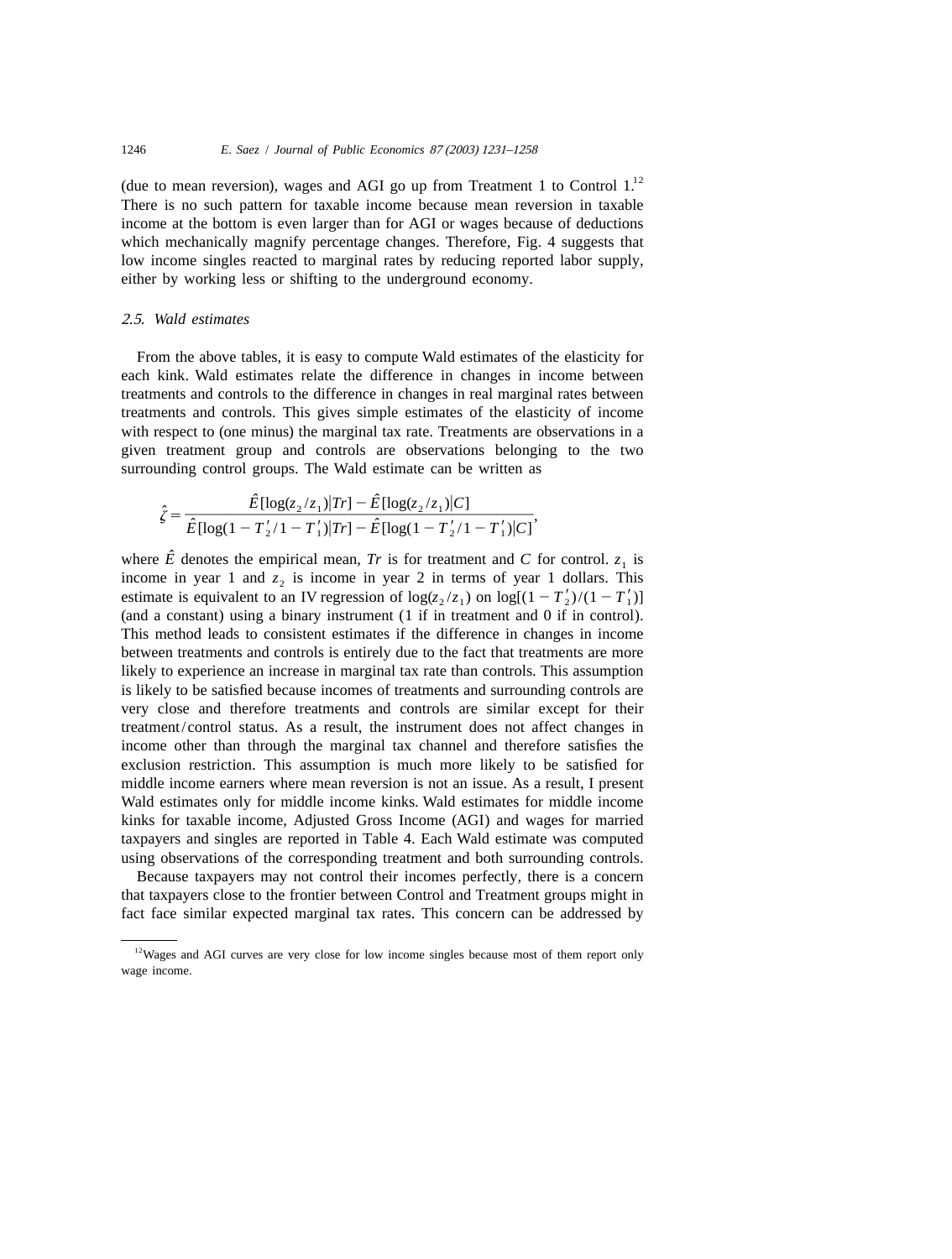| Table 4 |                |
|---------|----------------|
|         | Wald estimates |

| Kink     |                              | Taxable income                                     |                                                |                                                                 |                                                      |                                             | AGI           | Wages    |
|----------|------------------------------|----------------------------------------------------|------------------------------------------------|-----------------------------------------------------------------|------------------------------------------------------|---------------------------------------------|---------------|----------|
| Location | Jump in<br>marginal<br>rates | Difference<br>treatment/control<br>in dlog(taxinc) | $Log(1 - T'_p/1 - T'_1)$<br>treatment<br>group | Difference<br>treatment/control<br>in $\log(1 - T_2'/1 - T_1')$ | Reduced form<br>estimate $(3)$<br>divided by $(4)$ ) | Wald estimate<br>$((3)$ divided<br>by $(5)$ | Wald estimate |          |
| (1)      | (2)                          | (3)                                                | (4)                                            | (5)                                                             | (6)                                                  | (7)                                         | (8)           | (9)      |
|          | (A) Married taxpayers        |                                                    |                                                |                                                                 |                                                      |                                             |               |          |
| \$16,000 | 21/24                        | 0.0006                                             | $-0.0387$                                      | $-0.0200$                                                       | $-0.016$                                             | $-0.032$                                    | $-0.188$      | 0.016    |
|          |                              |                                                    |                                                |                                                                 | (0.275)                                              | (0.557)                                     | (0.381)       | (0.518)  |
| \$20,000 | 24/28                        | $-0.0110$                                          | $-0.0545$                                      | $-0.0255$                                                       | 0.202                                                | 0.431                                       | 0.403         | 0.229    |
|          |                              |                                                    |                                                |                                                                 | (0.179)                                              | (0.387)                                     | (0.309)       | (0.359)  |
| \$24,600 | 28/32                        | $-0.0192$                                          | $-0.0576$                                      | $-0.0235$                                                       | $0.333*$                                             | 0.817                                       | 0.464         | $-0.327$ |
|          |                              |                                                    |                                                |                                                                 | (0.169)                                              | (0.497)                                     | (0.331)       | (0.395)  |
| \$29,900 | 32/37                        | $-0.0199$                                          | $-0.0769$                                      | $-0.0330$                                                       | $0.258*$                                             | 0.602                                       | 0.363         | 0.838*   |
|          |                              |                                                    |                                                |                                                                 | (0.139)                                              | (0.342)                                     | (0.259)       | (0.370)  |
| \$35,200 | 37/43                        | $-0.0149$                                          | $-0.0998$                                      | $-0.0415$                                                       | 0.172                                                | 0.398                                       | 0.288         | 0.275    |
|          |                              |                                                    |                                                |                                                                 | (0.118)                                              | (0.329)                                     | (0.273)       | (0.450)  |
| \$45,800 | 43/49                        | $-0.0465$                                          | $-0.1109$                                      | $-0.0488$                                                       | $0.419*$                                             | 0.987*                                      | 0.580         | 0.027    |
|          |                              |                                                    |                                                |                                                                 | (0.175)                                              | (0.515)                                     | (0.417)       | (0.652)  |
| \$60,000 | 49/54                        | 0.0083                                             | $-0.1031$                                      | $-0.0633$                                                       | $-0.081$                                             | $-0.131$                                    | $-0.331$      | 0.206    |
|          |                              |                                                    |                                                |                                                                 | (0.300)                                              | (0.503)                                     | (0.455)       | (0.841)  |
|          | (B) Singles taxpayers        |                                                    |                                                |                                                                 |                                                      |                                             |               |          |
| \$10,800 | 21/24                        | 0.0075                                             | $-0.0387$                                      | $-0.0212$                                                       | $-0.194$                                             | $-0.354$                                    | $-0.071$      | 1.133    |
|          |                              |                                                    |                                                |                                                                 | (0.485)                                              | (0.782)                                     | (0.764)       | (1.103)  |
| \$15,000 | 26/30                        | $-0.0128$                                          | $-0.0555$                                      | $-0.0237$                                                       | 0.230                                                | 0.540                                       | 0.671         | 0.489    |
|          |                              |                                                    |                                                |                                                                 | (0.317)                                              | (0.832)                                     | (0.815)       | (0.865)  |
| \$18,200 | 30/34                        | 0.0007                                             | $-0.0587$                                      | $-0.0245$                                                       | $-0.012$                                             | $-0.028$                                    | 1.052         | $-0.327$ |
|          |                              |                                                    |                                                |                                                                 | (0.299)                                              | (0.669)                                     | (0.861)       | (0.659)  |
| \$23,500 | 34/39                        | $-0.0347$                                          | $-0.0790$                                      | $-0.0369$                                                       | 0.440                                                | 0.942                                       | 0.661         | $-0.184$ |
|          |                              |                                                    |                                                |                                                                 | (0.306)                                              | (0.711)                                     | (0.609)       | (0.598)  |
| \$28,800 | 39/44                        | $-0.0122$                                          | $-0.0856$                                      | $-0.0497$                                                       | 0.143                                                | 0.246                                       | $-0.019$      | $-0.056$ |
|          |                              |                                                    |                                                |                                                                 | (0.850)                                              | (0.850)                                     | (0.627)       | (0.720)  |

Notes: The numbers in column (3) are calculated, using Tables 1 and 2, as the difference between income in treatment group and the average of the income in the two surrounding control groups (weighted by the number of observations). Similar calculations are performed in column (5) for the change in marginal rates. Standard errors in parentheses corrected for clustering. \*For estimates significant at the 5% level.

1247

*E* .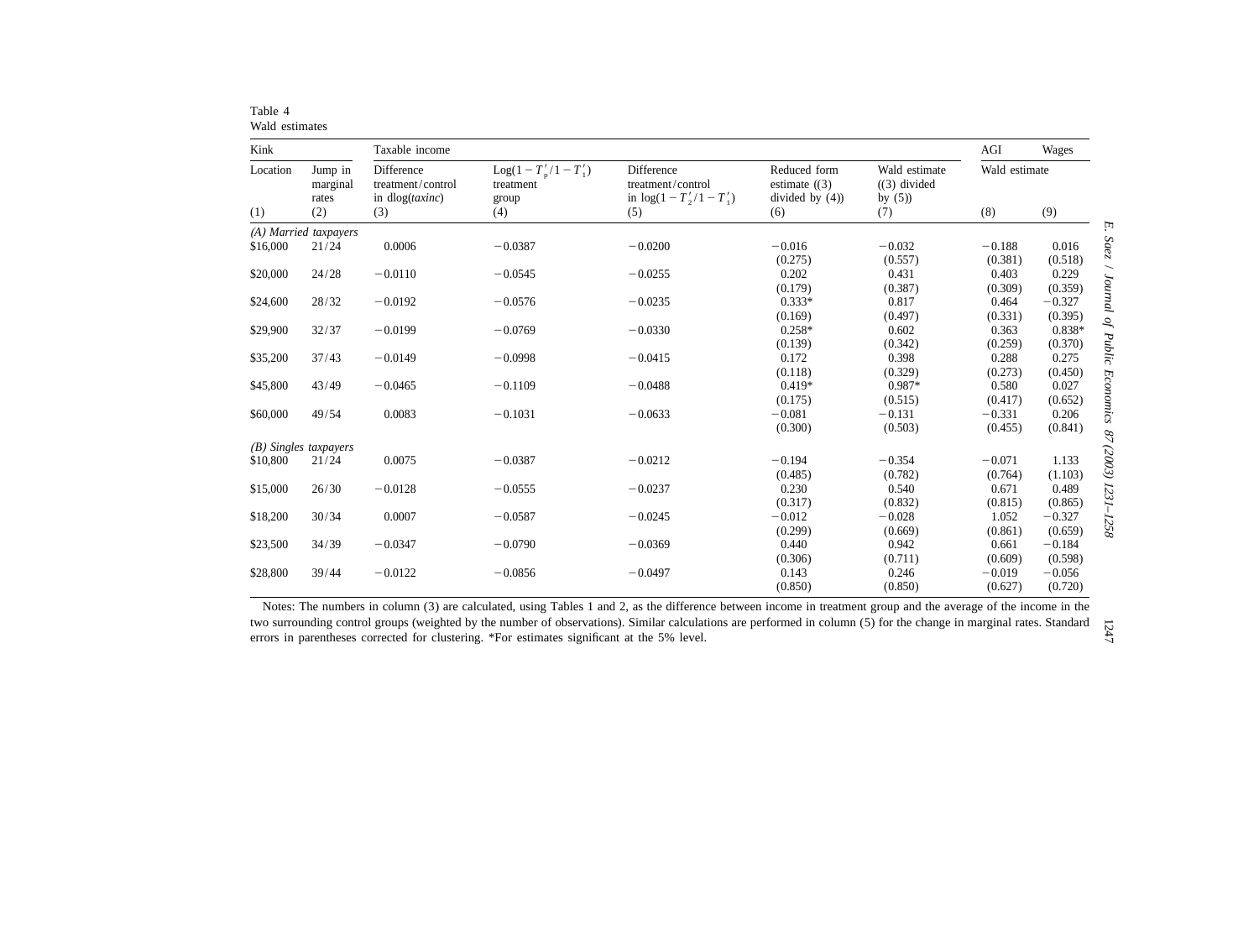discarding taxpayers at the frontier between control and treatment bands and recomputing the Wald estimates. The new set of estimates, though of course somewhat less precise, is very close to the set of estimates previously presented. In particular, the up and down pattern of changes in Taxable Income and AGI displayed in Fig. 2 remains present. As we saw in Table 1, different income sources do not grow on average at the same rate. As a result, the predicted taxable income, and hence the predicted marginal tax rate  $T'_{p}$  that we compute using uniform inflation parameters could be improved upon by using various inflation parameters for each source.<sup>13</sup> The important point to note, however, is that using a uniform inflation rate produces consistent estimates, because the imperfect predicted marginal tax rate  $T'_{p}$  is still correlated with the effective tax rate  $T'_{2}$ , and there is no reason to think that the exclusion assumption should be affected by this imperfect measurement.

Table 4 confirms the patterns of Figs. 2 and 3. The elasticity estimates are large for married middle income earners for taxable income and AGI. However, given the small sample size, they are rarely statistically significant. The estimates are in general larger for taxable income than for AGI. The estimates for wages are usually much smaller, often very near 0. As pointed out before, the estimates for singles are lower. The aim of the next section is to compute estimates based on larger portions of the income distribution in order to obtain more precise results.

## **3. Model and identification strategy**

This section describes a regression framework to aggregate estimates over several kink points. A simple model will illustrate the issues at hand and show that the estimated elasticities are pure compensated elasticities. The budget constraint of a taxpayer on a linear part of the tax schedule is given by  $c = z(1 - \tau) + R$ , where *z* represents before-tax income,  $\tau$  is the marginal rate and *R* is virtual income. From individual utility maximization, we can derive an income supply function which depends on the slope of the budget line and on virtual income  $z = z(1 - \tau, R)$ . From this income supply function, the uncompensated elasticity of income is defined by  $\zeta^u = ((1 - \tau)/z)\partial z/\partial (1 - \tau)$ , and income effects are equal to  $\eta = \partial z/\partial R$ . Let  $z^c = z^c(1 - \tau, u)$  be the compensated incom the income supply which minimizes costs to attain utility level *u* for a given tax rate  $\tau$ . The compensated elasticity of income is defined as  $\zeta^c = ((1 - \tau)/z^c)\partial z^c$  $\partial(1 - \tau)$ .

The two elasticities and income effects are related by the Slutsky equation:

<sup>&</sup>lt;sup>13</sup>It should be noted that using inflation parameters by source using the tax data is potentially problematic because growth in incomes is endogenous because of the behavioral response to tax rates. For example, it is conceivable that business income does not increase as fast as wage income because it is more responsive to 'bracket creep' than wage income.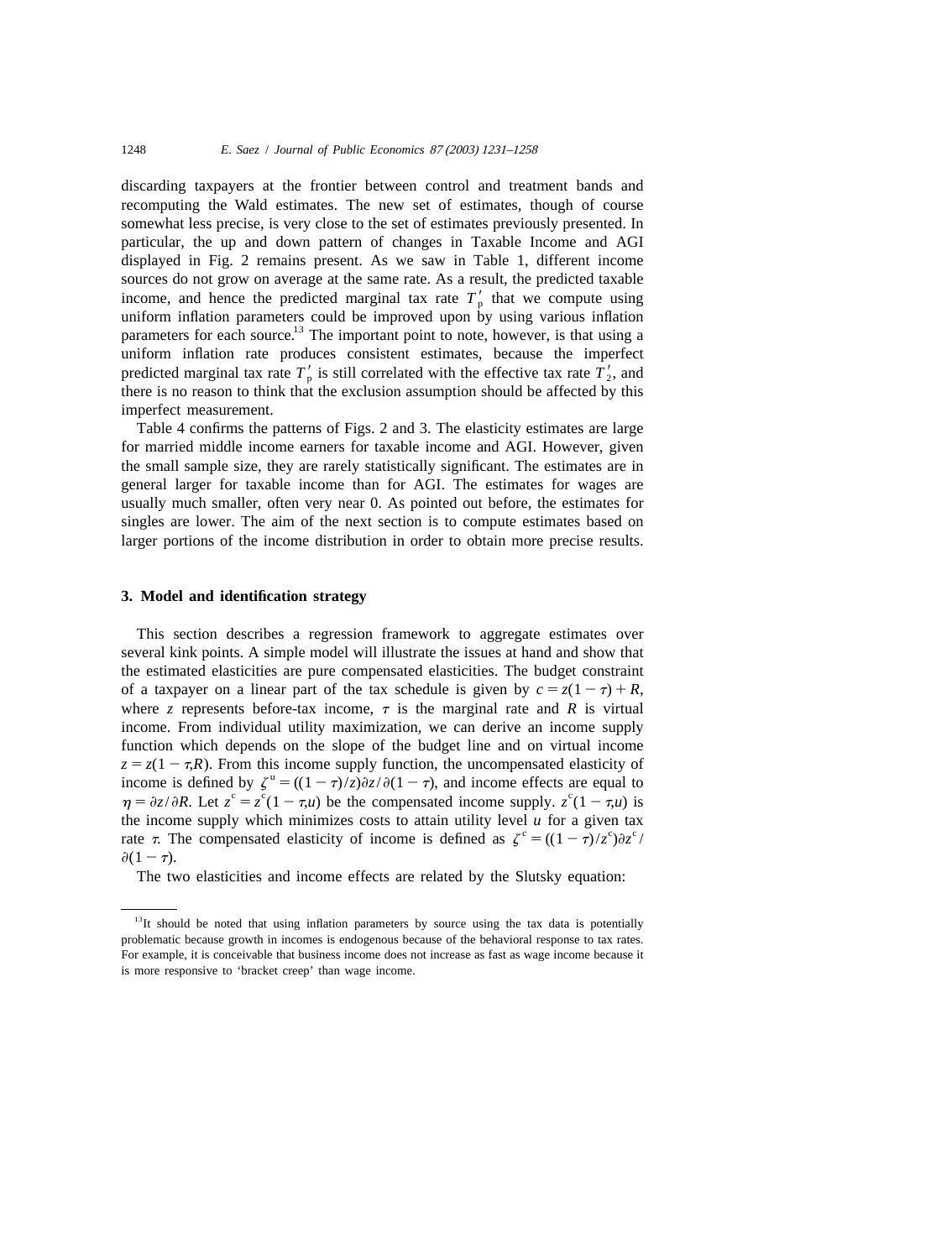*E*. *Saez* / *Journal of Public Economics* 87 (2003) 1231–1258 1249

$$
\zeta^c = \zeta^u - (1 - \tau)\eta. \tag{1}
$$

'Bracket creep' can be seen as a change in both virtual income *R* and marginal rate  $\tau$ . Small changes in *R* and  $\tau$  affect income supply *z* as follows:

$$
dz = -\frac{\partial z}{\partial (1-\tau)} d\tau + \frac{\partial z}{\partial R} dR = -\zeta^{u} z \frac{d\tau}{1-\tau} + \eta dR.
$$

Using the Slutsky equation (1) and rearranging:

$$
\frac{\mathrm{d}z}{z} = -\zeta^{\circ} \frac{\mathrm{d}\tau}{1-\tau} + \eta \frac{\mathrm{d}R - z \mathrm{d}\tau}{z}.
$$

To introduce randomness in the model, I suppose that the income supply function *z* also shifts randomly (i.e.  $dz/z = \epsilon$ ) from year to year for reasons unrelated to the tax change such as taste shocks or changes in work opportunities. Therefore, we have

$$
\frac{dz}{z} = -\zeta^c \frac{d\tau}{1-\tau} + \eta \frac{dR - z d\tau}{z} + \epsilon.
$$
 (2)

It should be noted that this derivation ignores the issue of bunching at the kink points of the tax schedule (where marginal tax rates jump). The standard model used here predicts that we should observe bunching at the kink points. In practice, due to random shocks on income, we do not expect to find perfect bunching at kink points.<sup>14</sup> Related to this point, a relatively small change in behavior is needed for taxpayers at the bottom of the treatment group to return to the previous bracket. Therefore, the estimates may understate the long-run elasticity of income with respect to the marginal tax rate.

Let us first neglect the income effect term (i.e., assume that  $\eta = 0$ ). In that case, by the Slutsky equation (1), compensated and uncompensated elasticities are the same (I note  $\zeta = \zeta^c = \zeta^u$ ). Assuming that changes from year to year are small, we have  $dz/z \approx log(z_2/z_1)$  and  $-d\tau/(1 - \tau) \approx log[(1 - T'_2)/(1 - T'_1)]$  (with the same notation as in the previous section). The corresponding regression framework would then be the following:

$$
\log(z_2/z_1) = \zeta \log[(1 - T_2')/(1 - T_1')] + \epsilon.
$$
 (3)

Eq. (3) shows that the elasticity  $\zeta$  can be interpreted as an intertemporal elasticity of substitution. Clearly,  $\log[(1 - T_2')/(1 - T_1')]$  is correlated with the error term because if the random shock  $\epsilon$  is positive, income goes up and thus, because marginal tax rates are increasing with income,  $1 - T'$  decreases. There-

 $14$ Saez (1999) examines this issue in detail using the large annual cross-sections of tax returns constructed by the IRS from 1979 to 1994, and finds evidence of bunching for some particular groups of taxpayers such as itemizers.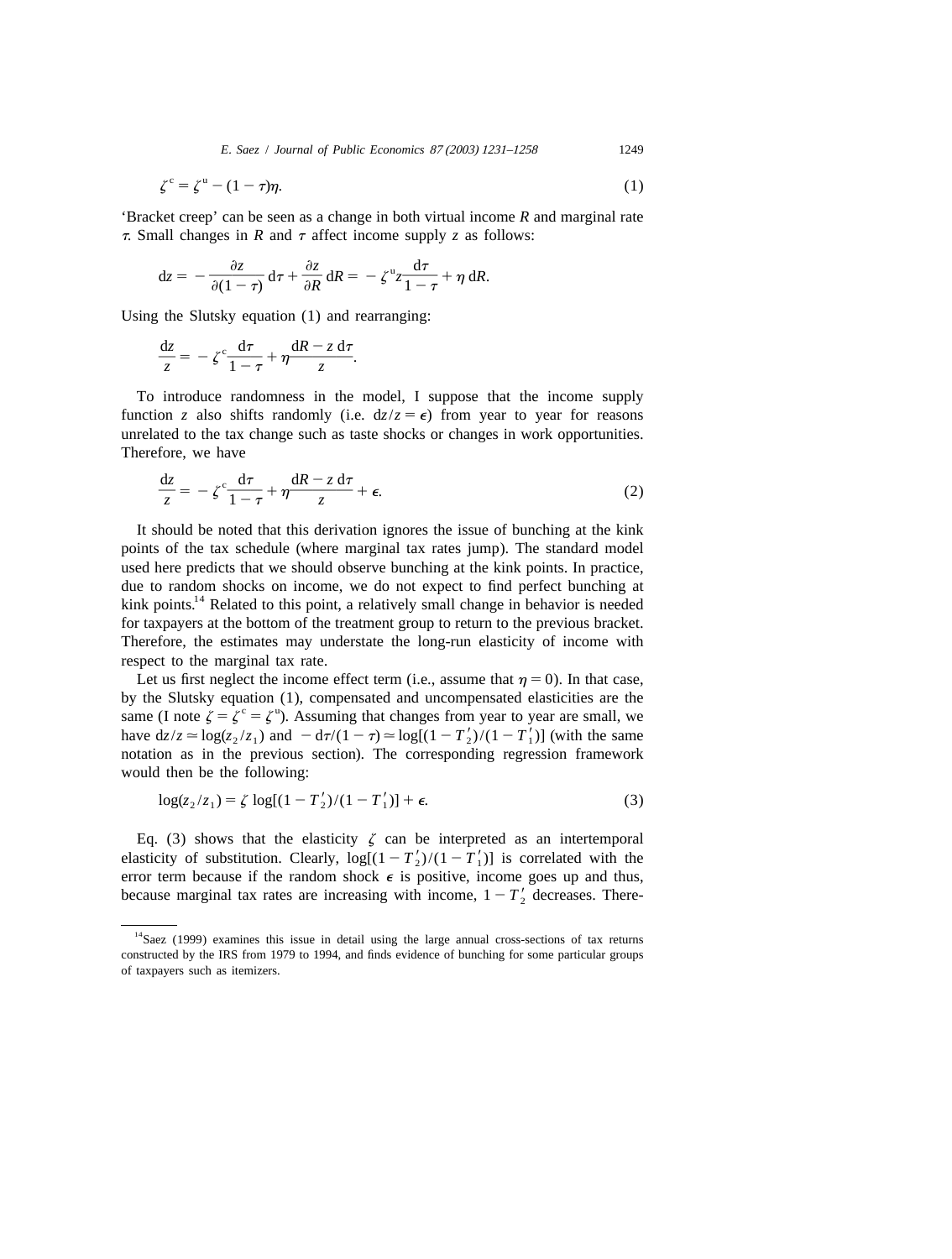fore, an OLS regression leads to estimates severely biased downward. However, it is possible, using the variation in tax rates due to 'bracket creep', to construct instrumental variables. Consider the following dummy variable:

$$
Z_{is} = 1(taxinc_1 \in Treatment\ for\ Kink\ i,\ mars = s).
$$

These are binary instruments equal to 1 exactly for taxpayers whose taxable income in year 1 ( $taxinc_1$ ) is in the treatment group for Kink *i* and whose marital status is  $s^{15}$ . The marital status *mars* can take two values: 0 for singles and 1 for married taxpayers. The instruments  $Z_i$ , depend only on the level of income in year 1. Therefore, in this simple model, the instruments depend only on  $z_1$  and are uncorrelated with  $\epsilon$  when  $\epsilon$  is independent of  $z_1$ . In this case, the IV regression

$$
\log(z_2/z_1) = \zeta \log[(1 - T_2')/(1 - T_1')] + \epsilon,
$$
\n(4)

using  $Z_i$ , as instruments estimates consistently the elasticity  $\zeta$ . This regression specification leads exactly to the simple Wald estimates presented above where we restricted ourselves to small portions of the distribution of income so that only one instrument was used for each regression.

However, if we consider large portions of the income distribution, it is more realistic to assume that the average size of the random change in incomes  $\epsilon$  varies as we move along the distribution of income. For example, mean reversion produces a negative correlation between year 1 income and the shock in income  $\epsilon$ . On the other hand, if there is an underlying increase in inequalities (i.e., the rich get richer and the poor get poorer), a component of  $\epsilon$  will be positively related to income in year 1. This mean reversion at the bottom and the top can be seen in Figs. 2 and 3 in the globally declining pattern of log changes in income as income increases.

Therefore if  $\epsilon$  depends on  $z_1$ , the instrument, which is a function of *taxinc*<sub>1</sub>, is likely to be correlated with the error term  $\epsilon$ . However by controlling for any smooth function of  $\text{taxinc}_1$  in the regression setup in both stages, it is possible to get rid of the correlation between  $\epsilon$  and the instruments. The parameter of interest remains identified as long as the dependence of  $\epsilon$  with respect to *taxinc*, does not reproduce the shape of the instruments. This dependence is due to mean reversion, macro-economic shocks and underlying trends in the income distribution and therefore is probably very smooth and certainly would not present the up and down pattern of the instruments. As a result, the system is very likely to be well identified. It is critical to note that identification is based on the discontinuity in incentives generated by 'bracket creep'. This strategy is conceptually close the

<sup>&</sup>lt;sup>15</sup> Alternatively, as in Gruber and Saez (2000), it is possible to use a single instrument equal to the predicted log change in one minus the marginal tax rate:  $log[(1 - T'_p)/(1 - T'_1)]$ . In the present context, this single instrument gives virtually the same estimates and standard errors as the binary instruments described above.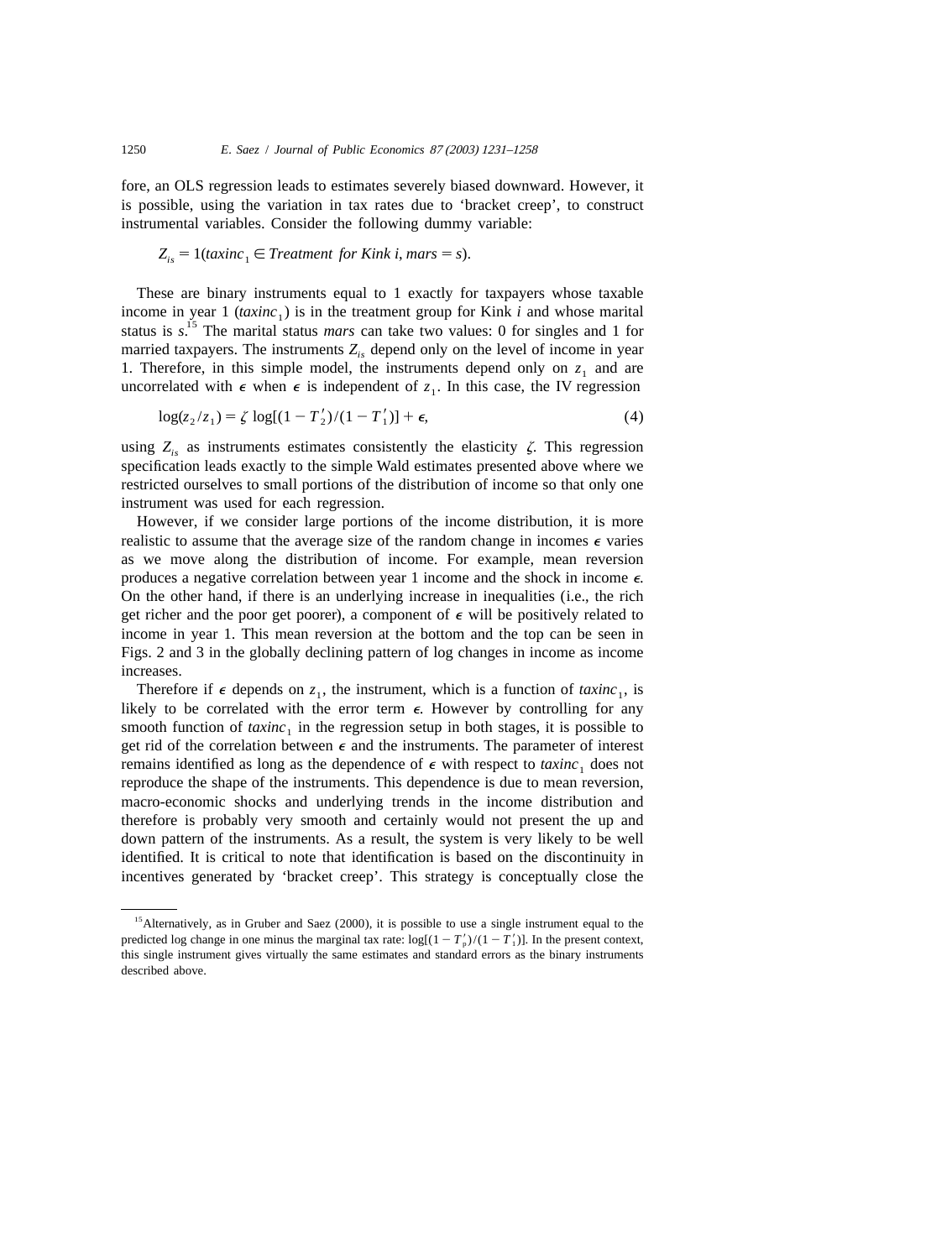Regression Discontinuity Design (RDD) used in Angrist and Lavy (1999) and Van<br>der Klaauw (1996).<sup>16</sup> In the regressions, we control for the taxable income level in<br>base year by including polynomials in *taxinc*<sub>1</sub>: *taxin* elasticity is very robust to the number of polynomials included (once the linear and square terms are included). Therefore, in most regressions, we include polynomials up to degree 3 or 4. Note that previous studies focusing on a single reform cannot in general control for income because the change in tax rates varies monotonically with income and thus controlling for income non-parametrically would destroy the identification.

Let us now analyze the case with income effects in Eq. (2).  $dR - z d\tau$  is the change in after-tax income due to the tax change for a given before-tax income *z*. Because of 'bracket creep', this quantity is piece-wise linearly (but *continuously*) increasing in income<sup>17</sup> and thus affects treatments and controls in approximately the same way. Therefore, this additional income effect term can be incorporated in the error term. The dependence of this term on income will be controlled for by the functions in *taxinc*<sub>1</sub> included as controls in the regression. Therefore, even with income effects, the parameter  $\zeta$  estimated is in fact the compensated elasticity  $\zeta^c$ . Intuitively, at a given kink point, the increase in tax liability due to 'bracket creep' is approximately the same for treatments and controls but the change in tax rates is different for the two groups. As a result, the difference in behavioral responses between the two groups is due almost entirely to pure substitution effects. Thus, the 'bracket creep' experience allows the estimation of a conceptually well defined parameter. This point is important because the tax reform studies reviewed in Section 2 were only able to identify elasticity estimates which were a mix of substitution and income effects. Gruber and Saez (2000), exploiting all the federal and state income tax reforms of the 1979–1990 period, propose a methodology to estimate both income and substitution effects. The main disadvantage of their analysis is that the source of identification comes from many different tax changes and is thus much less transparent than the 'bracket creep' change used here.

The precise regression framework is the following:

$$
\log(z_2/z_1) = \alpha_0 + \zeta^c \log[(1 - T_2')/(1 - T_1')] + \alpha_1 \log(z_1) + \alpha_2 \text{ mars}
$$
  
+  $\alpha_3 \text{ item} + \beta \text{ f}(taxinc_1) + \epsilon.$  (5)

<sup>&</sup>lt;sup>16</sup>The idea in both papers is to use the fact that the treatment (class size for Angrist and Lavy, financial help decision for Van der Klauw) is assigned on the basis of a discontinuous function of a continuous variable. The strategy is to use the rule as a source of identification, controlling in the regression for smooth functions of the variables on which the selection is based.

<sup>&</sup>lt;sup>17</sup>This quantity is not increasing smoothly because it is constant over Control regions and linearly increasing over Treatment regions. However, the important point here is that the quantity does not jump discontinuously.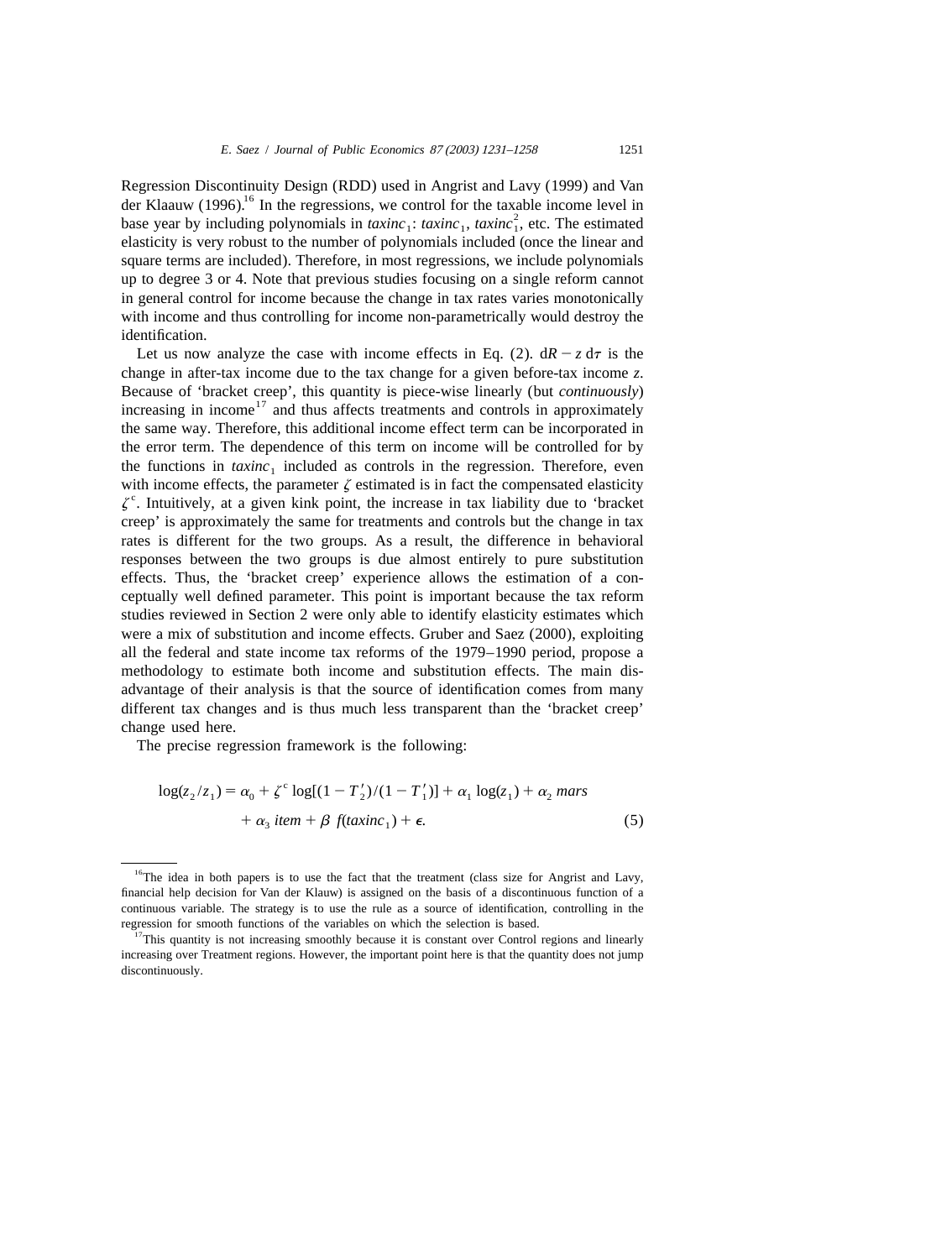The first stage being

$$
\log[(1 - T_2')/(1 - T_1')] = \sum_{i,s} \gamma_{is} Z_{is} + \pi_0 + \pi_1 \log(z_1) + \pi_2 \text{ mars} + \pi_3 \text{ item} + \delta \text{ f}(taxinc_1) + \nu,
$$
 (6)

where  $z_i$  is real income in year *i* (either taxable income, wages or AGI),  $T'_i$  is the marginal rate in year *i* and  $\zeta^c$  is the parameter of interest: compensated elasticity of income with respect to marginal rates. *mars* is a dummy for marital status (one for married taxpayers and zero for singles). I also add a dummy *item* for being an itemizer in year 1. Being an itemizer in year 1 is *predetermined* and therefore *item* can be considered as an independent variable. The controls  $f(taxinc_1)$  are smooth functions of  $\text{taxinc}_1$  (polynomial terms in  $\text{taxinc}_1$ ). Polynomial terms are added until the elasticity estimate is stabilized (three or four polynomial terms are enough in most cases).

#### **4. Regression results**

The first stage always leads to very significant coefficients for all the binary instruments.<sup>18</sup> Eq. (6) is estimated for three types of incomes (wages, adjusted gross income (AGI), and taxable income) and different portions of the income distribution.<sup>19</sup> The sample is divided according to marital status — Single taxpayers and Married taxpayers filing jointly — and into year 1 itemizers and year 1 non-itemizers.<sup>20</sup> The elasticity results are presented in Tables 5 and  $6<sup>21</sup>$ Table 5 presents estimates for a wide range of incomes (columns (1) to (3)) and for middle income earners (columns (4) to (6)). Table 6 focuses on high income earners (columns (1) to (3)) and on low income earners around the first kink point (columns  $(4)$  and  $(5)$ ).

Column (1) of Table 5 suggests that elasticities of taxable income are smaller than those found in previous studies using tax reforms: around 0.3 for married taxpayers and singles together, around 0.4 for married taxpayers and around 0.2 for singles. The elasticities of adjusted gross income are slightly lower: around 0.2 (see column (2)). The elasticities of wages are even smaller (around 0.1). The elasticities are in general higher for married taxpayers than for singles. Note,

<sup>&</sup>lt;sup>18</sup>The *F*-statistic is always higher than 50, confirming that instruments are significantly correlated with the endogenous regressor.

<sup>&</sup>lt;sup>19</sup>All income levels are expressed in 1979 dollars; a dollar of year 1979 corresponds to \$2.5 of year 2000.

 $^{20}$ As selection is made along outcomes in year 1, there is no endogeneity problem.

<sup>&</sup>lt;sup>21</sup>In both tables, the list of polynomial controls in  $\text{taxinc}_1$  is reported in the note. Log( $z_1$ ) is always included as a covariate in the regressions.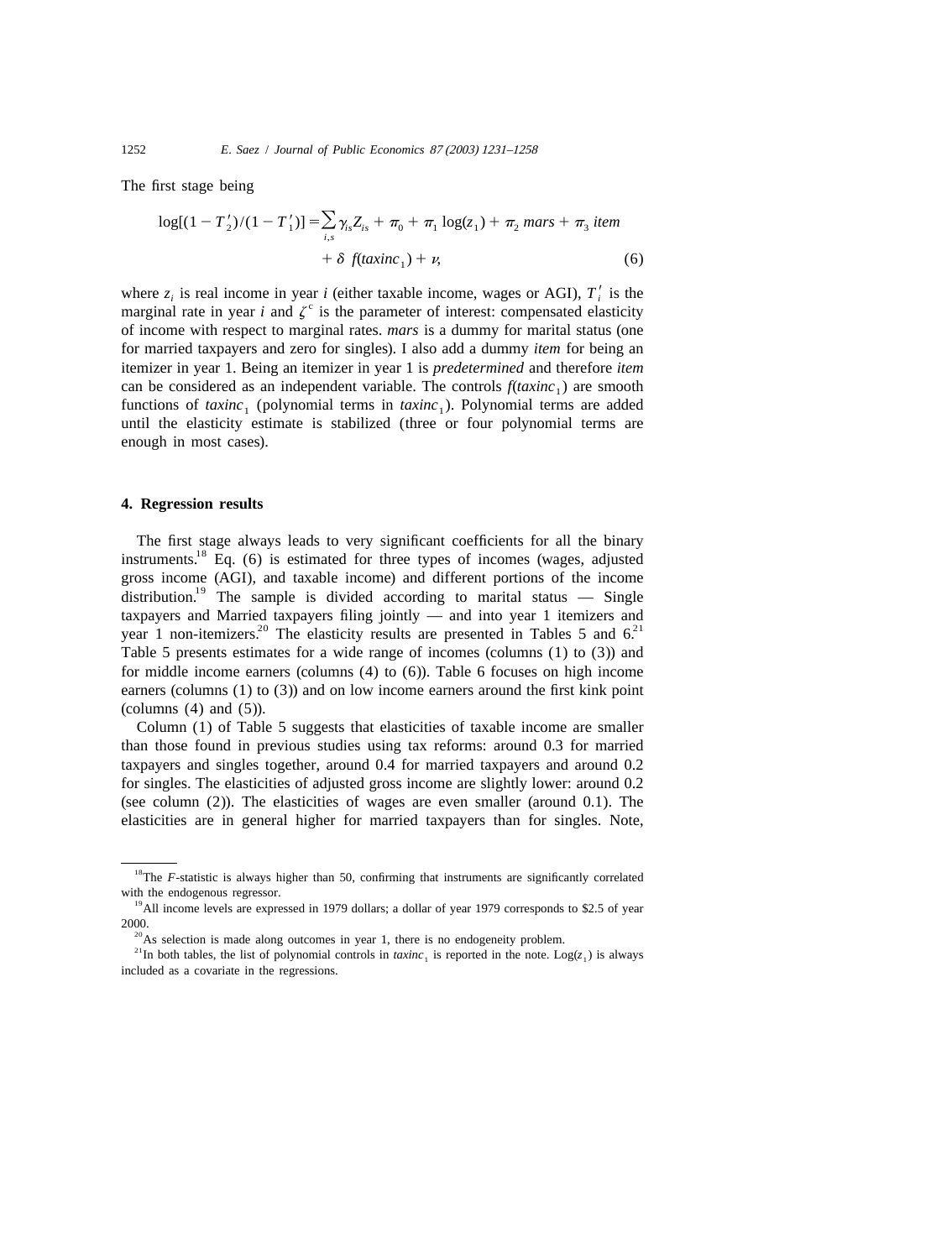|--|--|

2SLS elasticity estimates. All income earners and middle income earners

|                                  | All income earners: taxable income<br>(1979 \$); singles \$3000-40,000;<br>married \$5000-70,000 |          |          | Middle income earners: taxable income<br>(1979 \$); singles: \$12,000-28,000;<br>married: \$16,000-36,000 |          |          |  |
|----------------------------------|--------------------------------------------------------------------------------------------------|----------|----------|-----------------------------------------------------------------------------------------------------------|----------|----------|--|
|                                  | Taxable<br>income                                                                                | AGI      | Wages    | Taxable<br>income                                                                                         | AGI      | Wages    |  |
|                                  | (1)                                                                                              | (2)      | (3)      | (4)                                                                                                       | (5)      | (6)      |  |
| (A) Married and single taxpayers |                                                                                                  |          |          |                                                                                                           |          |          |  |
| (A1) Itemizers and non-itemizers |                                                                                                  |          |          |                                                                                                           |          |          |  |
| $log(1-T'_2)/(1-T'_1)$           | 0.311                                                                                            | 0.185    | 0.084    | 0.395*                                                                                                    | $0.344*$ | 0.120    |  |
|                                  | (0.165)                                                                                          | (0.132)  | (0.173)  | (0.199)                                                                                                   | (0.165)  | (0.196)  |  |
| No. obs.                         | 49,817                                                                                           | 50,326   | 44,993   | 21,018                                                                                                    | 21,084   | 19,800   |  |
| (A2) Itemizers                   |                                                                                                  |          |          |                                                                                                           |          |          |  |
| $log(1-T'_2)/(1-T'_1)$           | $0.417*$                                                                                         | $0.341*$ | 0.102    | $0.516*$                                                                                                  | $0.380*$ | 0.091    |  |
|                                  | (0.204)                                                                                          | (0.168)  | (0.239)  | (0.254)                                                                                                   | (0.197)  | (0.256)  |  |
| No. obs.                         | 18,852                                                                                           | 18,906   | 17,210   | 11,549                                                                                                    | 11,590   | 11,003   |  |
| (A3) Non-itemizers               |                                                                                                  |          |          |                                                                                                           |          |          |  |
| $log(1-T'_2)/(1-T'_1)$           | $-0.026$                                                                                         | $-0.09$  | $-0.003$ | 0.007                                                                                                     | 0.182    | 0.184    |  |
|                                  | (0.254)                                                                                          | (0.206)  | (0.248)  | (0.297)                                                                                                   | (0.264)  | (0.310)  |  |
| No. obs.                         | 30,965                                                                                           | 31,329   | 27,770   | 9469                                                                                                      | 9491     | 8797     |  |
| (B) Married taxpayers            |                                                                                                  |          |          |                                                                                                           |          |          |  |
| (B1) Itemizers and non-itemizers |                                                                                                  |          |          |                                                                                                           |          |          |  |
| $log(1-T'_2)/(1-T'_1)$           | 0.389*                                                                                           | 0.202    | 0.087    | 0.439                                                                                                     | $0.383*$ | 0.272    |  |
|                                  | (0.184)                                                                                          | (0.138)  | (0.193)  | (0.235)                                                                                                   | (0.186)  | (0.242)  |  |
| No. obs.                         | 30,675                                                                                           | 30,929   | 28,260   | 15,630                                                                                                    | 15,675   | 14,947   |  |
| (B2) Itemizers                   |                                                                                                  |          |          |                                                                                                           |          |          |  |
| $log(1-T'_2)/(1-T'_1)$           | $0.651*$                                                                                         | $0.421*$ | 0.231    | $0.705*$                                                                                                  | $0.521*$ | 0.332    |  |
|                                  | (0.230)                                                                                          | (0.173)  | (0.254)  | (0.302)                                                                                                   | (0.233)  | (0.299)  |  |
| No. obs.                         | 15,924                                                                                           | 16,033   | 15,015   | 9964                                                                                                      | 9998     | 9632     |  |
| (B3) Non-itemizers               |                                                                                                  |          |          |                                                                                                           |          |          |  |
| $log(1-T'_2)/(1-T'_1)$           | $-0.091$                                                                                         | $-0.193$ | $-0.167$ | $-0.143$                                                                                                  | 0.028    | 0.114    |  |
|                                  | (0.302)                                                                                          | (0.229)  | (0.286)  | (0.379)                                                                                                   | (0.301)  | (0.417)  |  |
| No. obs.                         | 14,751                                                                                           | 14,896   | 13,245   | 5666                                                                                                      | 5677     | 5315     |  |
| (C) Single taxpayers             |                                                                                                  |          |          |                                                                                                           |          |          |  |
| $log(1-T'_2)/(1-T'_1)$           | 0.289                                                                                            | 0.189    | $-0.067$ | 0.277                                                                                                     | 0.475    | $-0.157$ |  |
|                                  | (0.393)                                                                                          | (0.338)  | (0.386)  | (0.454)                                                                                                   | (0.457)  | (0.439)  |  |
| No. obs.                         | 19,142                                                                                           | 19,397   | 16,733   | 5388                                                                                                      | 5409     | 4853     |  |

Notes: All regressions include  $log(z_1)$ ,  $\text{taxinc}_1$ ,  $\text{taxinc}_1^2$ ,  $\text{taxinc}_1^3$  and  $\text{taxinc}_1^4$  as control variables. Regressions in panel (A) control in addition for marital status. Regressions including both itemizers and non-itemizers control in addition for itemizer status. Standard errors in parentheses corrected for clustering. \*For estimates significant at the 5% level.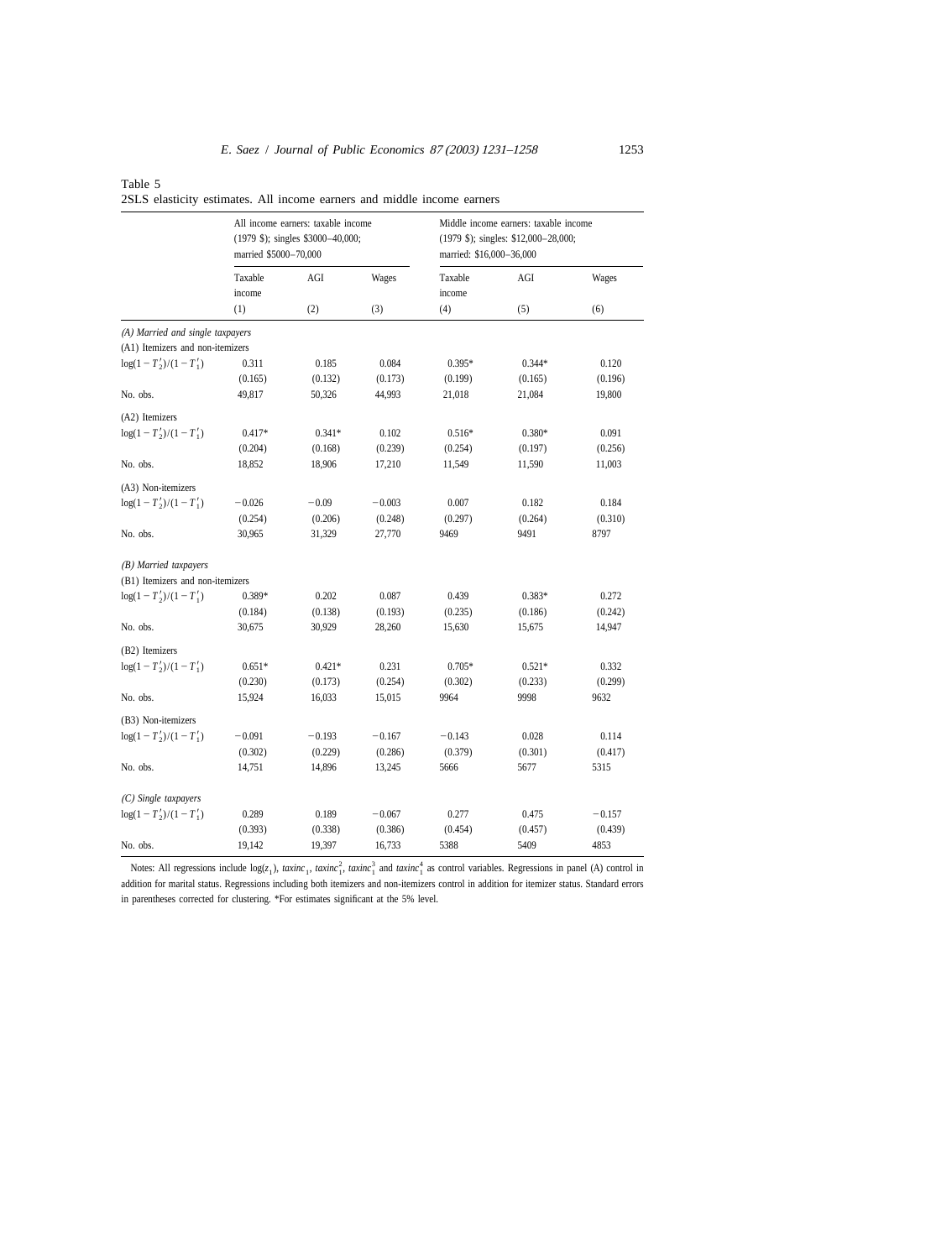|                                  | Dependent variable       | High income taxpayers: taxable<br>income $(1979 \text{ $})$ ; singles \$21,000-<br>65,000; married \$31,000-90,000 | Low income taxpayers: taxable<br>income $(1979 \text{ $$\circ$});$ singles<br>\$0-\$3400; married \$0-5000<br>Dependent variable |                                 |              |
|----------------------------------|--------------------------|--------------------------------------------------------------------------------------------------------------------|----------------------------------------------------------------------------------------------------------------------------------|---------------------------------|--------------|
|                                  | Taxable<br>income<br>(1) | Adjusted gross<br>income<br>(2)                                                                                    | Wages<br>(3)                                                                                                                     | Adjusted gross<br>income<br>(4) | Wages<br>(5) |
|                                  |                          |                                                                                                                    |                                                                                                                                  |                                 |              |
| (A) Married and single taxpayers |                          |                                                                                                                    |                                                                                                                                  |                                 |              |
| $\log(1-T_2')/(1-T_1')$          | 0.277                    | 0.022                                                                                                              | $-0.441$                                                                                                                         |                                 |              |
|                                  | (0.252)                  | (0.197)                                                                                                            | (0.304)                                                                                                                          |                                 |              |
| No. obs.                         | 4618                     | 4629                                                                                                               | 4174                                                                                                                             |                                 |              |
| (B) Married taxpayers            |                          |                                                                                                                    |                                                                                                                                  |                                 |              |
| $log(1-T_2)/(1-T_1')$            | 0.332                    | 0.067                                                                                                              | $-0.342$                                                                                                                         | $-0.289$                        | $-0.052$     |
|                                  | (0.268)                  | (0.235)                                                                                                            | (0.375)                                                                                                                          | (0.237)                         | (0.424)      |
| No. obs.                         | 3466                     | 3474                                                                                                               | 3207                                                                                                                             | 3895                            | 2733         |
| (C) Single taxpayers             |                          |                                                                                                                    |                                                                                                                                  |                                 |              |
| $\log(1-T_2')/(1-T_1')$          | 0.146                    | $-0.223$                                                                                                           | $-0.587$                                                                                                                         | 1.082*                          | 1.302        |
|                                  | (0.513)                  | (0.382)                                                                                                            | (0.463)                                                                                                                          | (0.453)                         | (0.494)      |
| No. obs.                         | 1152                     | 1155                                                                                                               | 967                                                                                                                              | 8713                            | 7622         |
|                                  |                          |                                                                                                                    |                                                                                                                                  |                                 |              |

| ۰.<br>. .<br>۰.<br>×<br>٠ |
|---------------------------|
|---------------------------|

|  |  | 2SLS elasticity estimates. High income earners and low income earners |  |  |  |  |  |  |  |
|--|--|-----------------------------------------------------------------------|--|--|--|--|--|--|--|
|--|--|-----------------------------------------------------------------------|--|--|--|--|--|--|--|

Notes: Regressions for high incomes include  $log(z_1)$ , *taxinc*<sub>1</sub>, *taxinc*<sub>1</sub><sup>2</sup>, *taxinc*<sub>1</sub><sup>3</sup> and *taxinc*<sub>1</sub><sup>4</sup> as controls. Regressions for low incomes include  $log(z_1)$ , *taxinc*, as control variables. All regressions include itemization status as control variables. Regressions in panel (A) control in addition for marital status. Standard errors in parentheses corrected for clustering. \*For estimates significant at the 5% level.

however, that the elasticities are not estimated with very high precision and therefore most of the estimates are not significantly different from 0. The estimated elasticities suggest that the labor supply response to marginal rates is small. This is consistent with the estimates of traditional labor supply literature.

The most striking fact in Table 5 is that the elasticity for non-itemizers is always much smaller (and often slightly negative) than the elasticity of itemizers. Elasticities for married itemizers are high and significant: 0.65 for taxable income and 0.4 for adjusted gross income. The difference between the elasticity estimates of itemizers and those of non-itemizers persists for adjusted gross income and wages, though it is in general smaller than the difference for taxable income. This means that itemizers react more than non-itemizers not only through an increase in their itemized deductions but also through a larger reduction in reported income.<sup>22</sup>

Columns (4), (5) and (6) of Table 5 report the same estimates restricted to middle income earners. The general pattern is the same as in columns (1) to (3). However, the elasticities for this group are, in general, significantly higher than for

<sup>&</sup>lt;sup>22</sup>This pattern of response by itemizing status is fully consistent with the results in Gruber and Saez (2000).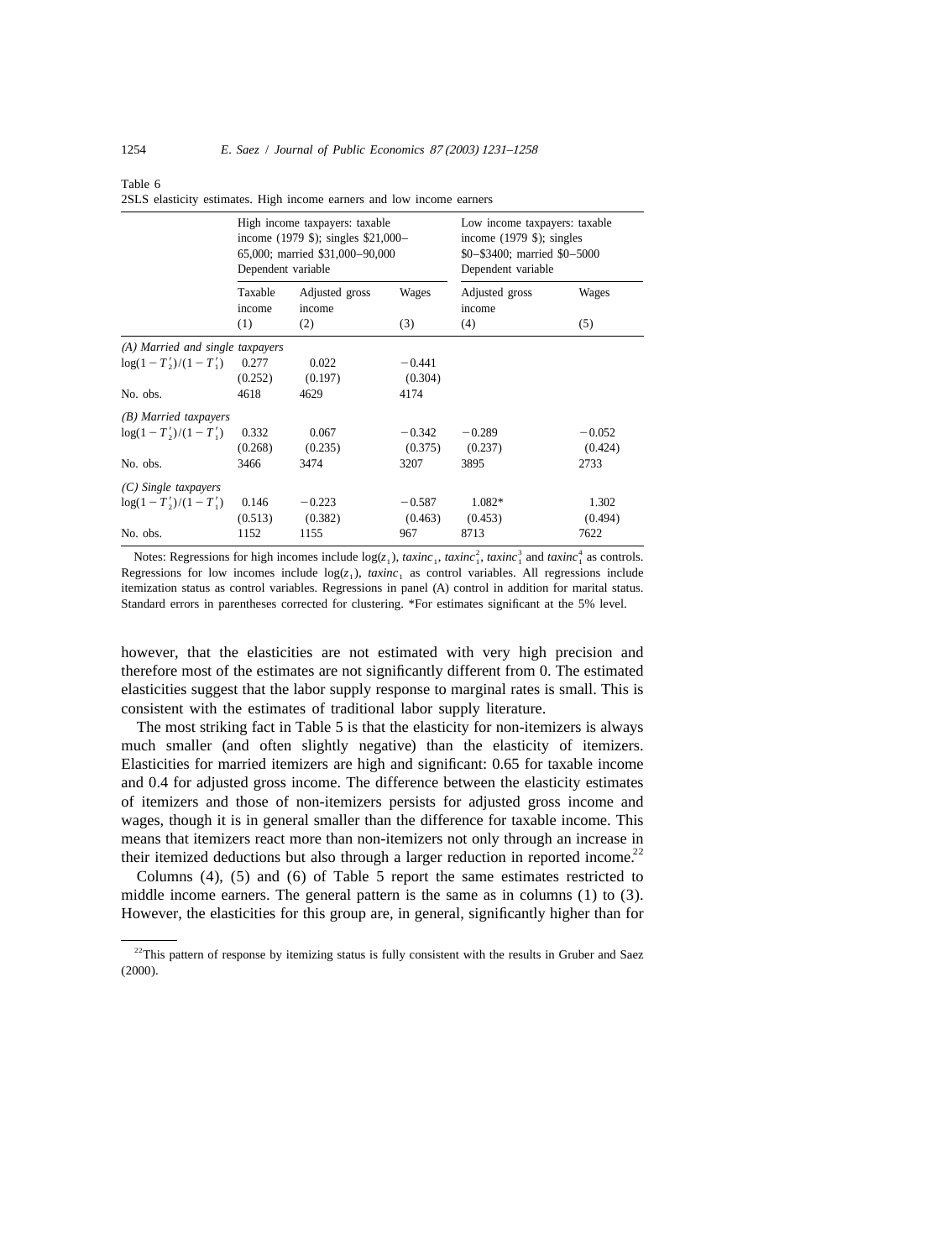the wider range of income: 0.4 for taxable income, 0.3 for adjusted gross income for married taxpayers and singles together, 0.7 for taxable income of married itemizers. The wage elasticity of married taxpayers, which is around 0.3, is also somewhat higher than before.

Table 6 focuses more specifically on high income earners (columns (1), (2) and (3)) and on low income earners around the first kink point (columns (4) and (5)). The elasticities of high income earners are smaller than those of middle income earners: around 0.3 for taxable income, around 0 for adjusted gross income and negative (though never significant) for wages. The elasticities, however, are not estimated with very high precision. This seems to indicate that high income earners did not react as much as middle income earners to 'bracket creep'. The discrepancy between the results for adjusted gross income and taxable income suggests that most of the response of high income earners was through increased itemized deductions and not through a reduction in real earnings.

Columns (4) and (5) in Table 6 report estimates around the first kink point. The estimates confirm our previous qualitative results in Section 2. The elasticity of adjusted gross income and wages is large and significant for singles: 1.1 for adjusted gross income and 1.3 for wages. These are the largest elasticities found in this study. This suggests that the elasticity of labor supply is potentially high for singles with low incomes. The decrease in reported wages might be the consequence either of reduced labor supply or of switching to non-reported work activities. Note, however, that elasticities of low income earners can be high even if the response to taxation is small in absolute levels. This is due to the fact that the elasticity measures the response relative to the size of income (which is small for low income earners).

The estimates shown in Tables 5 and 6 broadly confirm the results of Section 2 where we noticed that married middle income earners are the most responsive but that the response of low income singles was also significant. Except for this last group, the response of wages is small, therefore income response to marginal rates may be due to changes in reporting behavior rather than reduced labor supply. Most of the response comes from the population of itemizers who is more elastic and can partly decrease its tax liability through increased itemized deductions.

The elasticity estimates presented here are much lower than the estimates found by the earlier studies of Lindsey (1987) and Feldstein (1995) exploiting the large tax reforms of the 1980s. However, my estimates are well in line with the latest studies by Auten and Carroll (1999) using the Tax Reform Act of 1986, Goolsbee (2000) and Carroll (1998) using the Tax Rate increase of 1993, and Gruber and Saez (2000) exploiting all the tax changes from 1979 to 1990. As in Gruber and Saez (2000), I find that taxable income is more sensitive than gross income (measured here by AGI) due to the sensitivity of itemized deductions.<sup>23</sup> However,

<sup>&</sup>lt;sup>23</sup>Gruber and Saez (2000) also found that married taxpayers display higher elasticities than singles.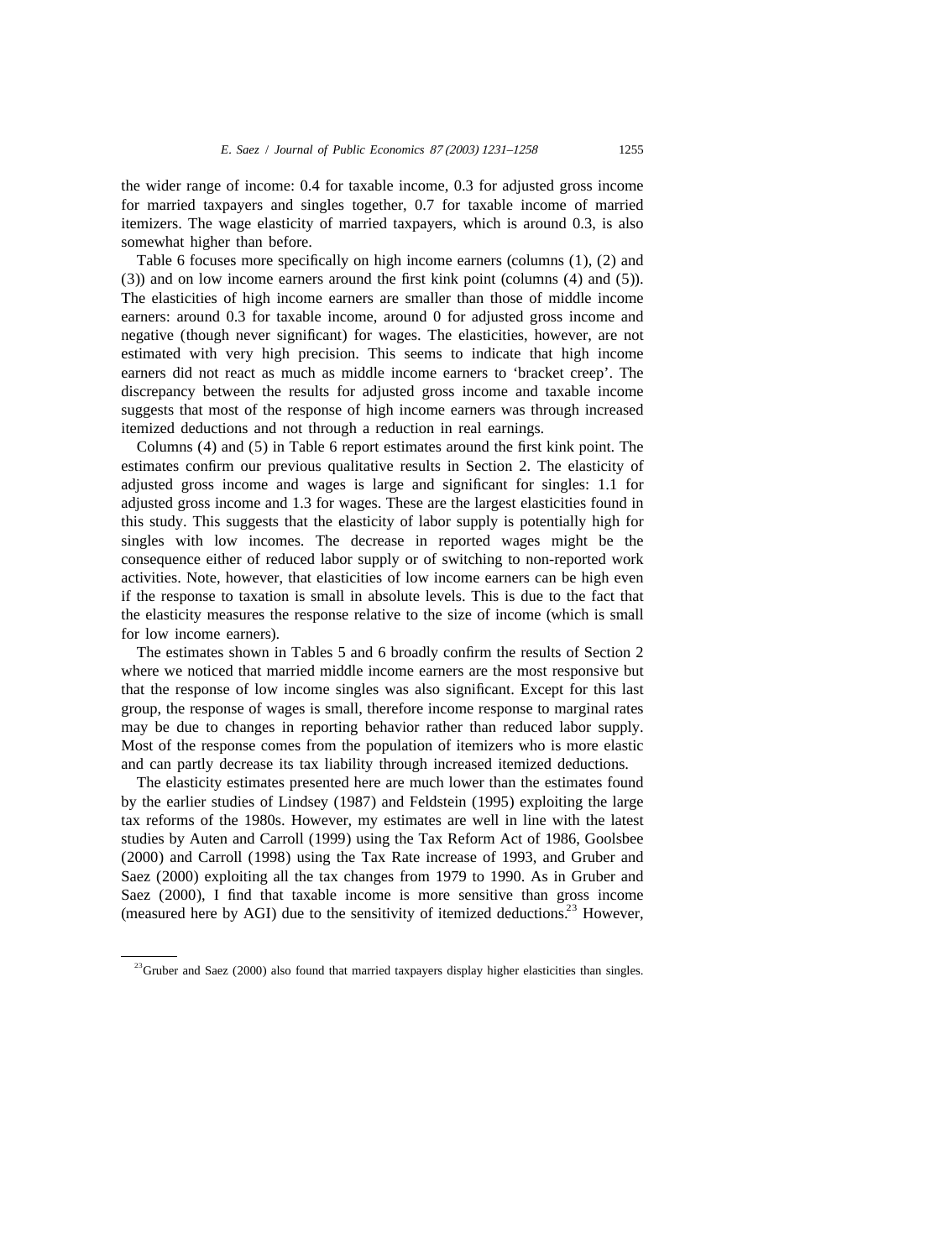estimates might vary from study to study for several reasons. First, the set of taxpayers affected may vary from reform to reform. For example, the high incomes benefited from the largest reductions in marginal tax rates from 1986 to 1988. If high incomes are more elastic than medium incomes,  $2^4$  we should expect larger elasticities from the TRA 1986 experiment than from bracket creep. Second, it may be the case that the response for larger tax rates cuts (such as ERTA, 1981 or TRA, 1986) cannot be directly predicted from the results presented here. In other words, responses of taxpayers may be non-linear: a small change can lead to almost no effect while a big change can have a dramatic impact on reported income.<sup>25</sup> Finally, as pointed out in Slemrod and Kopczuk (2000), the elasticity of taxable income is not an immutable parameter but might change when the tax law is modified, loopholes are closed, or new loopholes are introduced.

## **5. Conclusion**

This paper has made an attempt at identifying the impact of marginal rates on various types of reported income using 'bracket creep' as a source of variation in tax rates. The particular nature of this tax change made it possible to divide the sample between treatments and controls over the whole range of income distribution. As a result, any systematic difference in changes in income between taxpayers in a treatment groups and taxpayers in the surrounding controls groups can be confidently attributed to marginal tax rate effects. Our results displayed such a systematic difference for taxable income and AGI for middle income married households which translate into significant behavioral elasticities for that group. However, the elasticities for singles and for wage income are small and insignificant in general.

Mean reversion or changes in inequality do not invalidate the results of this study. As a result, 'bracket creep' offers a more direct and perhaps more convincing evidence of responses to taxation than previous studies using tax reforms. However, three important caveats should be mentioned. First, my study captures only short-term effects of marginal rates because it compares outcomes only across consecutive years. If responses to marginal rates are slow, my estimates may be smaller than medium- or long-term elasticities. However, several studies about behavioral responses to taxation suggest that short-term responses are likely to be higher than long-term responses. Slemrod (1995) argues that the timing of economic transactions is the most responsive to tax incentives (the

 $24$ Gruber and Saez (2000) provide some evidence along this line.

<sup>&</sup>lt;sup>25</sup>This is probably what happened after the TRA of 1986 for very rich taxpayers who have the possibility to change the way and the timing in which they report income. See Feenberg and Poterba (1993) and Slemrod (1996). This non-linear behavior is probably much less relevant for low and middle income earners.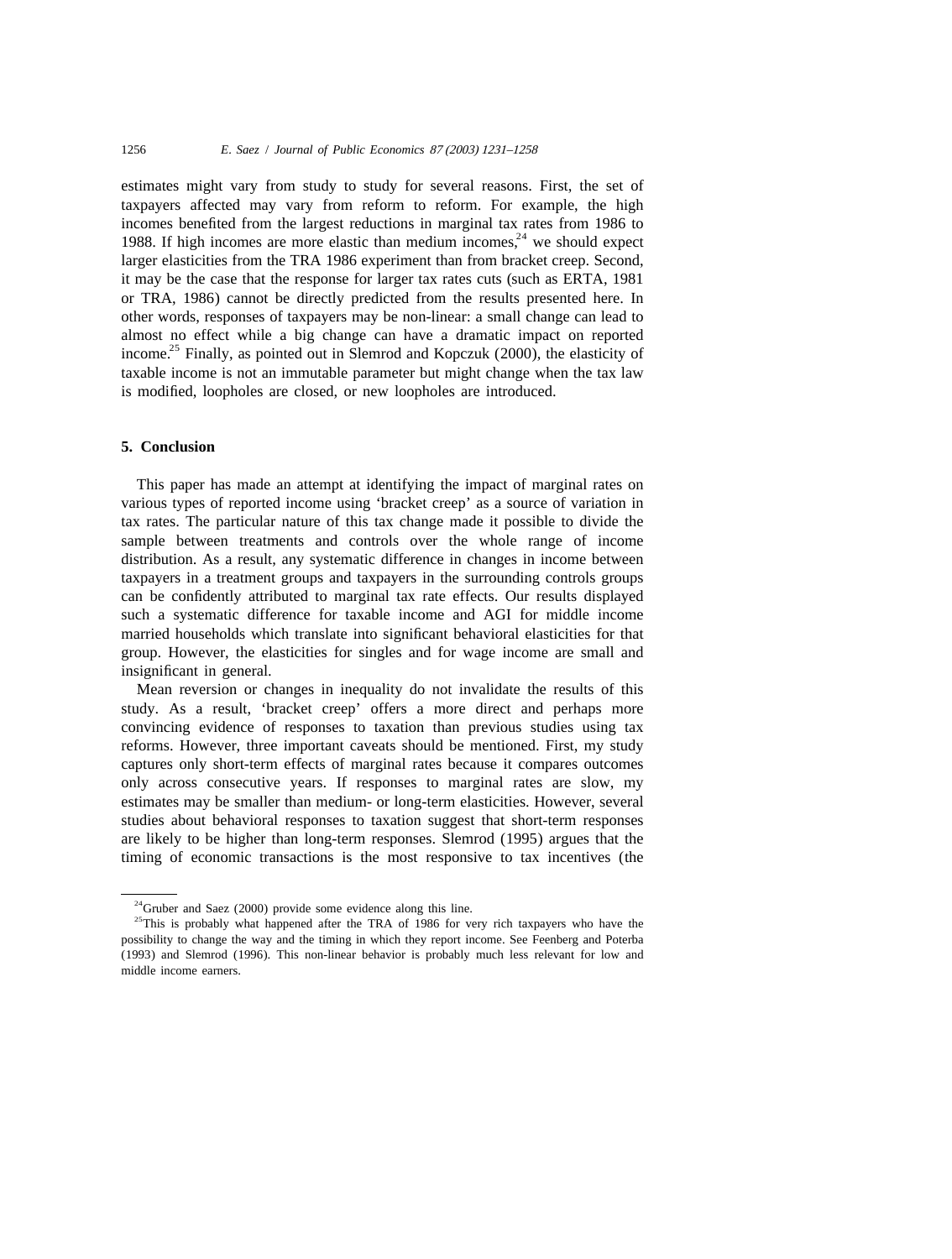response of real economic activities seems to be much lower). Goolsbee (2000), using panel data on corporate executive compensation, showed that the income tax increase of 1993 led to large short-term inter-temporal income shifting but that the long-term response was small. In the 'bracket creep' experience, as inflation was expected, there may also be an inter-temporal substitution effect. People know that taxes will be higher in the following year and therefore try to increase their income now at the expense of next year's income. Moreover, after Reagan's election in 1980 people knew that taxes would be cut by 1982. This gave another incentive to shift income away from years 1980 and 1981. However, this expected reduction in taxes probably affected treatments and controls in the same way and therefore my estimates are not affected by this expectation component.

Second, as 'bracket creep' was not a tax reform, taxpayers may not have been fully aware of the marginal tax increases and thus did not respond to the change. This seems unlikely because 'bracket creep' was perceived as a major income tax event which triggered what has been called the 'tax revolt' of the late 1970s and early 1980s.

These caveats show that one should be careful when using the estimates of the present study to predict the effects of a legislated tax reform. They also show that identifying tax response elasticities is difficult because large reforms like the TRA of 1986 might produce estimates that are sensitive to underlying changes in inequality while it is almost impossible to obtain medium- or long-term responses using small tax reforms like 'bracket creep'.

An important task left for future research is to look in more detail at the 'anatomy' of the behavioral response (Slemrod, 1996) by analyzing in detail how different income sources respond in tax rates and understand which sources are responsible for the behavioral response that we observe at the level of taxable income (and to a lesser degree for Adjusted Gross Income). Unfortunately, the method used here cannot be extended in a straightforward way to analyze this issue for several reasons. First, sources of income other than wages are small and relatively few taxpayers report significant amounts of these other types of incomes. As a result, the number of observations is much smaller and estimates are very noisy. Second, because incomes from other sources are often very small, logchanges can be very large even when absolute changes are relatively small. Consequently, the log–log elasticity specification is not adequate. Last, responses along the extensive margin that are very frequent for other sources cannot be captured by the log functional form. This issue is especially important in the case of itemized deductions.

## **Acknowledgements**

I thank Josh Angrist, Esther Duflo, Jonathan Gruber, Michael Kremer, James Poterba, Roger Gordon, and two anonymous referees for helpful comments and